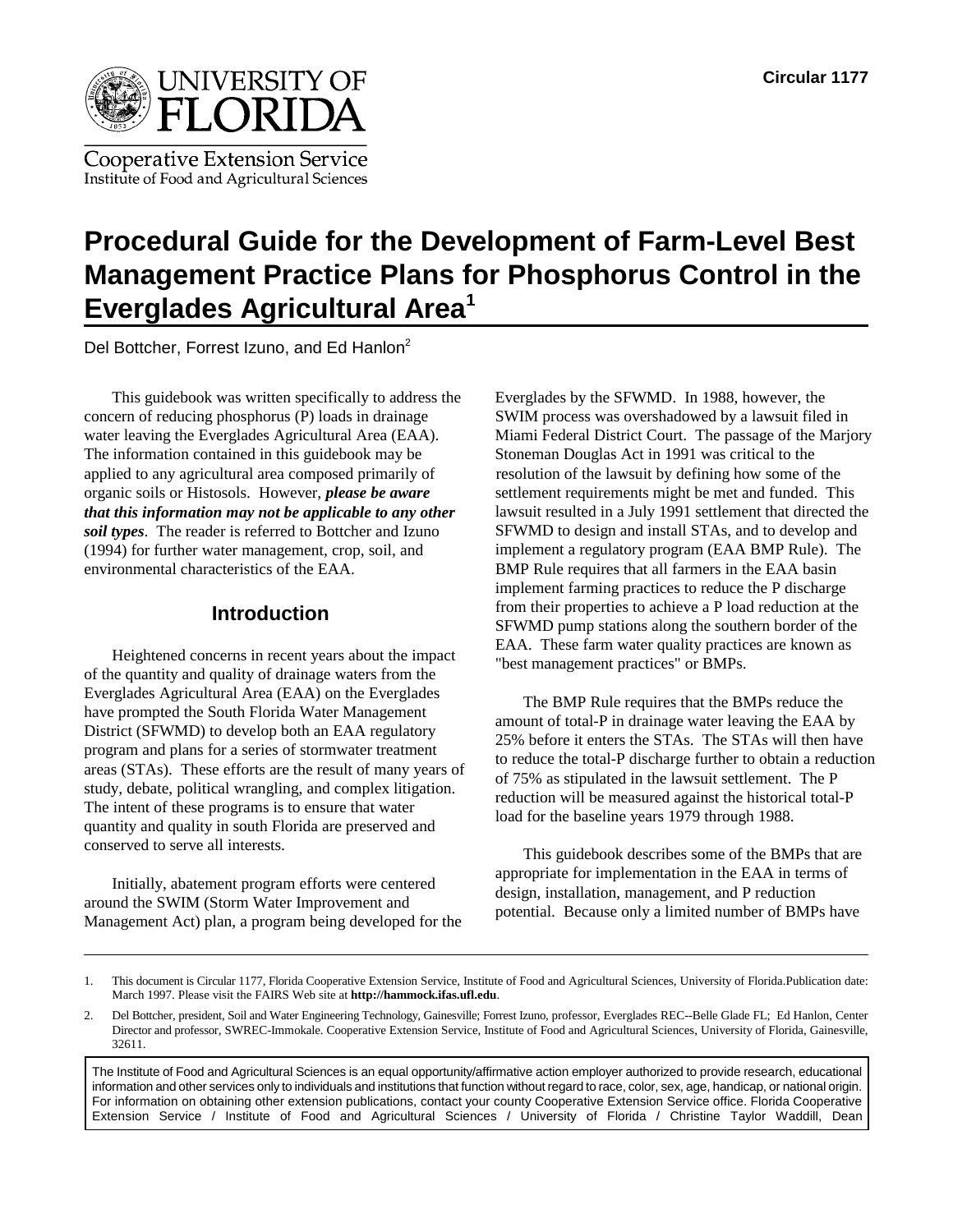been studied to date (1995), and because BMP technologies from other areas cannot be directly transferred to the EAA, this guidebook will be limited to discussions of how to get started with BMPs. **It is important to note that field and farm-scale evaluations of BMPs are currently being done. Therefore, the quantitative effectiveness of the BMPs at these levels are not yet known.** As research and other monitoring data become available, the BMPs will be refined and presented in greater procedural detail in future revisions of this guidebook. Despite the aforementioned limitations, this guidebook should be a useful tool in the development of BMP plans to meet the requirements of the BMP Rule for reductions in P loads leaving the organic soils of the EAA.

Note that the BMPs in this guidebook currently pertain only to P load reductions. While other Class III water quality standards may be positively affected by the BMPs described herein, the effects of BMP implementation on those standards have not been evaluated to date (1995).

#### **What are BMPs?**

"Best management practices", used in context with the EAA, are those on-farm operational procedures designed to reduce P losses in drainage waters to an environmentally acceptable level, while simultaneously maintaining an economically viable farming operation for the grower. Practices that have a high potential for negatively impacting the financial profitability of a farm are not, therefore, considered to be BMPs. In cases where the economic price of implementing certain BMPs puts an excessive financial burden on the farmer, such practices could only be considered BMPs if external funds were available to return an acceptable profitability to the farm.

It is important to note that the above definition is not the same as the one given in the SFWMD's BMP Rule. The Rule definition is specific to practices that will reduce P levels by 25%. The Rule does not adequately take into account profitability. However, it is clear that if profitability is not maintained, the practice itself cannot be maintained. Therefore, the reader is cautioned that the practices presented in this guidebook, though labeled as BMPs, will only be BMPs for an operation if they can be implemented on the particular farm in an economically viable fashion.

# **Water Quality Design Criteria for BMPs in the EAA**

The overall design criteria for implementing BMPs in the EAA should simply be to minimize the amount of P leaving a farm at resonable cost. Though the BMP Rule has targeted a specific level of P reduction, it is in the best interest of all parties to maximize P reduction to the greatest extent possible. Phosphorus reduction levels greater than the 25% BMP Rule criterion will serve to reduce costs of the STAs and enhance the environmental/political image of the EAA. Credits can also be "earned" by growers who achieve P load reductions of 40% or more.

As previously mentioned, the EAA BMP Rule, which is actually the Regulatory section of the Everglades SWIM Plan, requires that by 1996, BMPs reduce the total-P delivered to the Everglades system from the EAA by 25%. This reduction is required only for water generated within the EAA. Pass-through water from Lake Okeechobee to the Water Conservation Areas (WCAs) will be handled separately by the STAs.

Verification of a reduction in P load will be based on the comparison of adjusted annual P load measurements with historical load measurements for the years 1979- 1988. Future annual loads will be adjusted for differences in land area (land taken out for the STAs) and in rainfall variations from the 1979-88 base period. In this way, valid comparisons can be made.

The P load reduction comparisons can be made only at *EAA basin outlets* (S2, S3, S5-A, S6, S7, S8, and S100) because no historical data are available for individual farm discharges. Compliance with the BMP Rule will, therefore, be judged at the EAA basin level, requiring that the net impact of all the BMPs within the basin reduce P loads by 25%. For this reason, the BMP Rule is primarily an implementation rule in that it requires BMP plans for each farm to be developed and implemented within a given time schedule. Failure to implement BMPs would result in enforcement penalties/fines. Furthermore, if basin compliance is not met, specific water quality load standards could be set for each individually permitted farm discharge point. Noncompliance at the basin level will necessitate the revision of each BMP plan, additional BMP implementation, and updated scheduling and enforcement requirements.

An early baseline option was made available to growers wishing to use a farm-level measured baseline P load to be judged against, instead of the 1979-88 basinwide baseline. However, to take advantage of the early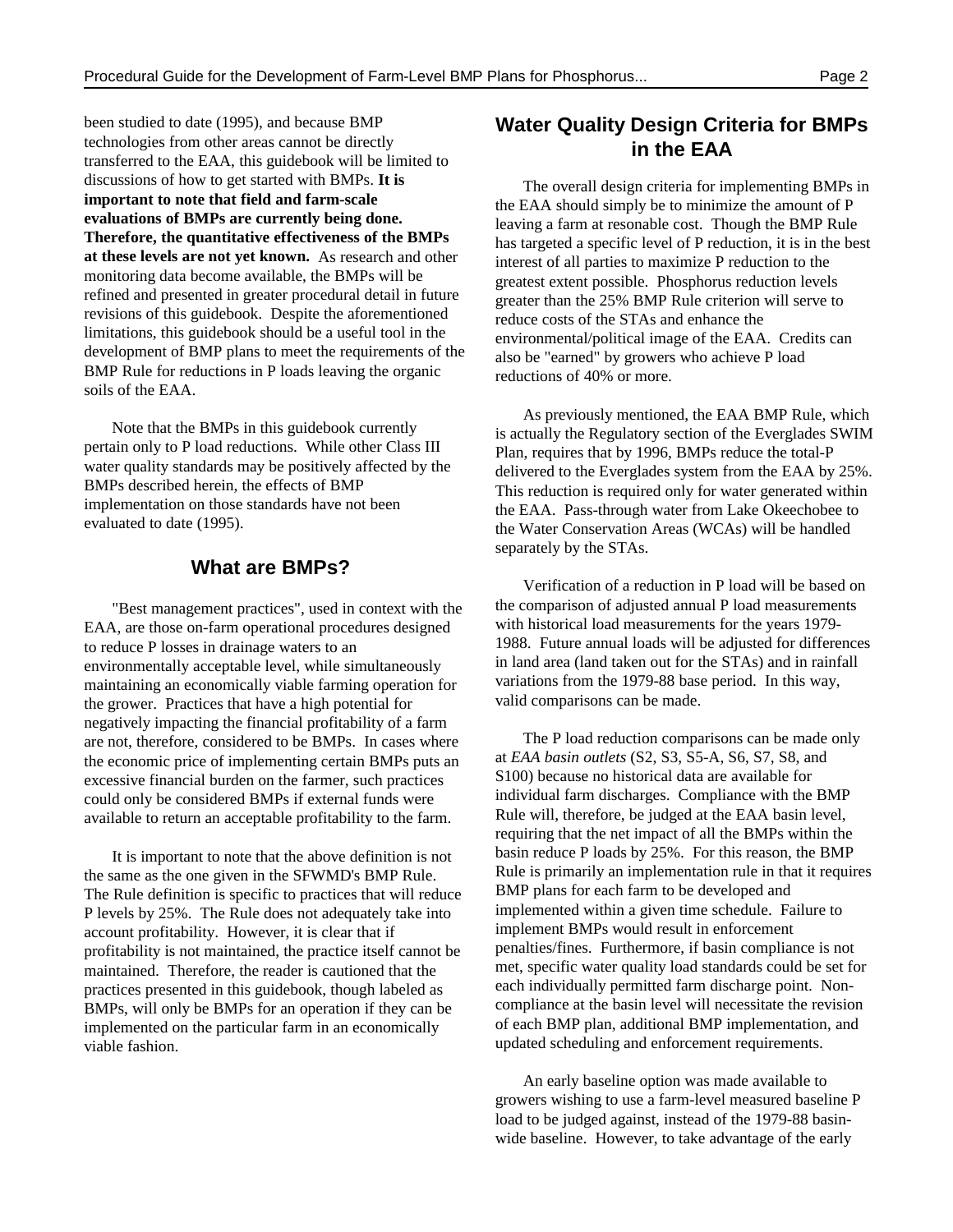baseline option, growers had to start monitoring EAA basin, these crops generally require higher levels of operations at an earlier date. Additionally, there was some drainage that can greatly increase the P loads. Therefore, question as to how the early baseline data would actually P concentration reduction BMPs could have major or be used, as well as the validity of using a single year's minor basin level impacts. Because of this, it is estimated data. that about 5-15% out of the proposed 25% decrease could

# **This Guidebook**

Before implementing or evaluating the applicability of the BMPs suggested herein, a person must consider the following points.

#### **Uncertainty of BMP Effectiveness Ranges**

Each BMP presented in this guidebook is provided with an estimated range of the P reduction percentage expected when implemented in the EAA. When applying these reduction ranges, it is necessary to understand both what they represent as well as their uncertainty. Only three of the listed BMPs have been field tested, and these were tested for only a limited set of conditions. Therefore, most of the stated P reduction ranges were based on corollary data and basic knowledge of the physical and chemical processes occurring in the EAA. The presented BMP effectiveness (%P reduction) ranges include this uncertainty. These ranges also reflect the variability in existing conditions between farms in the EAA. Farms implementing a BMP for the first time can expect to experience the full benefit of that BMP, whereas those farms already conscientiously and correctly practicing a specific BMP should, of course, expect no additional P reduction due to continued use of that BMP. As more data become available, these ranges will be narrowed appropriately.

#### **Concentration Versus Flow Control for Phosphorus Load Reductions**

Best management practices are designed to reduce total-P loads by either reducing the volume of water discharged, reducing the concentration of P in the water, or both. The fertility and fertilizer BMPs were designed to reduce P concentrations, whereas the water management BMPs were developed primarily to reduce the net water discharge from a farm, though some P concentration reductions should also be realized.

The relative acreage to which various BMPs can be applied is extremely important for determining the basin level impact of a BMP. For example, BMPs targeted to reduce total-P concentrations will be most effective for heavily fertilized crops and low oxidative soils. Although these conditions represent only about 15% of the entire

**Background for Using the BMPs in** 10-20% would be directly attributed to drainage volume be achieved by P concentration reductions. The remaining reductions.

> Note that the above percentages are only estimated limits for achieving the 25% Rule criterion and are not the limits of a fully implemented BMP program. Such a program could potentially produce P load reductions of up to 60%. The actual percentage attributed to concentration versus volume reductions will depend on the farm-level selection of BMPs.

#### **Basin Response to Farm Level BMPs**

The total-P load reduction ranges presented here are for the responses expected from individual farming systems with only a single crop, fertility, and water management system. Therefore, the combined impact of BMPs across a large farming operation, or the entire basin, must be corrected for the percentage of land that each unique farming system represents within that larger area. The farm-scale P reduction ranges are based on a combined analysis of several studies. None of these studies, however, included farm-scale experiments. The presented ranges, therefore, cannot currently be proven on the basis of scientific data.

Based on individual BMP effectiveness ranges, Izuno and Bottcher (1991) estimated that the overall range of P reduction that could be achieved in the EAA basin was between 20% and 60%. This range reflected their opinion of what could be achieved at a reasonable cost (20% reduction figure) and, in addition, what might be realized at a higher, unknown cost (60% reduction figure). Though a 40% or greater P load reduction might reasonably be expected through implementation of BMPs, assurances cannot be given that these levels could be accomplished within the previously stated definition of a BMP (i.e. a practice which reduces farm discharge P loads while maintaining the economic vitality of the farm).

#### **Impacts of BMPs on Crop Yields**

The BMPs presented in this guidebook are designed to have minimum negative impacts on crop yields. The reader, however, is cautioned that data currently available on yield impacts remains limited. Therefore, any implementation of BMPs must be done with a cautionary approach. *Sudden, large changes in farm operations are not recommended*, especially in regard to water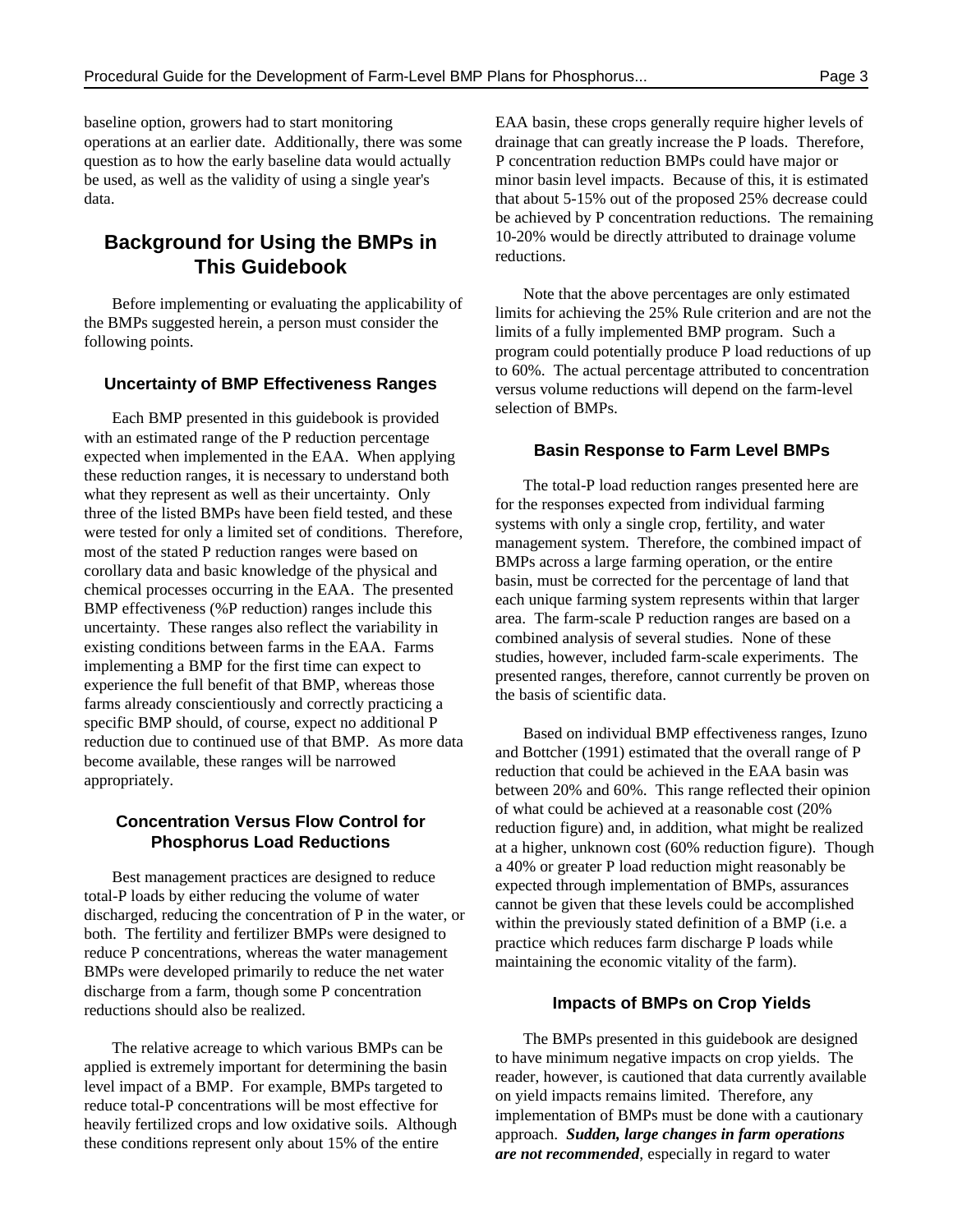retention. Practices of this kind should be implemented in a step-wise fashion so that an understanding of both the nature of the BMP as well as its impact on yields can be properly assessed by the growers. It is important for farm operators to learn the full operational responses of any single BMP with a multitude of conditions before attempting to carry out any further large scale activities.

#### **Accumulative Effects of Multiple BMPs**

The presented reduction ranges are not necessarily cumulative for multiple applications of BMPs. The effectiveness of any one BMP may be significantly reduced, or eliminated, by the additional implementation of another BMP. Hence, the influences on farm operations, soil and crop nutrition, and hydraulic characteristics of an existing BMP must be taken into account when considering supplementary BMPs. This is particularly true for BMPs in the same category, such as those dealing with flow reduction.

# **Reduced Drainage Versus Water Supply**

There is some concern that the regional water supply might be negatively impacted if proposed BMPs significantly reduce the amount of water being pumped from the EAA farmlands. It is important to note that BMPs can only impact regional water supplies if they increase evapotranspiration (ET) from the farm. Since ET is expected to increase only when the water retention BMPs are being used (and then only slightly), the question becomes: "What happens to the water that is no longer being pumped?". The answer is that it will still be in Lake Okeechobee because the majority of the reduced drainage will be directly reflected in reduced irrigation demand by the farms. The water in Lake Okeechobee will continue to be available for regional water supply. Off-setting existing EAA drainage water with pass-through Lake water represents about a 50% reduction in P loading to the STAs. It is worth noting that, given these conditions, the STAs will likely have significantly higher ET rates than existing land uses, resulting in a net regional water supply loss.

# **Best Management Practices for the EAA**

#### **A. Fertility and Fertilizer BMPs**

#### **A-1: Calibrated Soil Testing**

Depending upon current practices, using a Calibrated Soil Test (CST) procedure could potentially reduce P discharge loads from 0-25% for an individual vegetable grower and 0-10% for a sugarcane farmer. This procedure simply reduces the potential of over-fertilization of the soil due to the absence of soil testing, inappropriate soil testing, or inappropriate fertilizer recommendations.

Calibrated soil testing provides fertilization recommendations based on yield response curves developed by correlating soil nutrient levels measured in laboratory soil extractants with field-measured yield responses to different fertilizer application amounts. The term "calibrated" refers to the fact that the actual laboratory P level measured in the soil is calibrated to an actual production field yield response for the crop of interest. Soil testing laboratory recommendations should be based upon the use of a CST for the soils and climatic conditions of the area. Use of extractants that may be calibrated for other sections of the country are not appropriate. Within the EAA, the University of Florida has expended considerable efforts in calibrating a water extractable phosphorus (Pw) procedure to crop response for these organic soils. At this time, no other CST exists. Laboratories offering this CST should also be using the most current interpretations and recommendations for this extraction procedure. The Institute of Food and Agricultural Sciences (IFAS) Soils Testing Laboratory at the Everglades Research and Education Center (EREC) uses a CST for crops where sufficient data are available.

To determine if you and your soil testing service are using an appropriate CST procedure, compare it to the following.

#### Calibrated Soil Testing Procedure

**Step One:** Development of a consistent and representative soil sampling procedure is critical to all CSTs. The soil samples being sent to the laboratory must be representative of the actual field condition. Soils naturally have high spatial variability for many of the soil parameters, including extractable phosphorus levels. Therefore, multiple soil samples from the root zone should be taken randomly throughout a field (single management unit) to account for this variability. If the field is known to be uniform in soil type, water management, and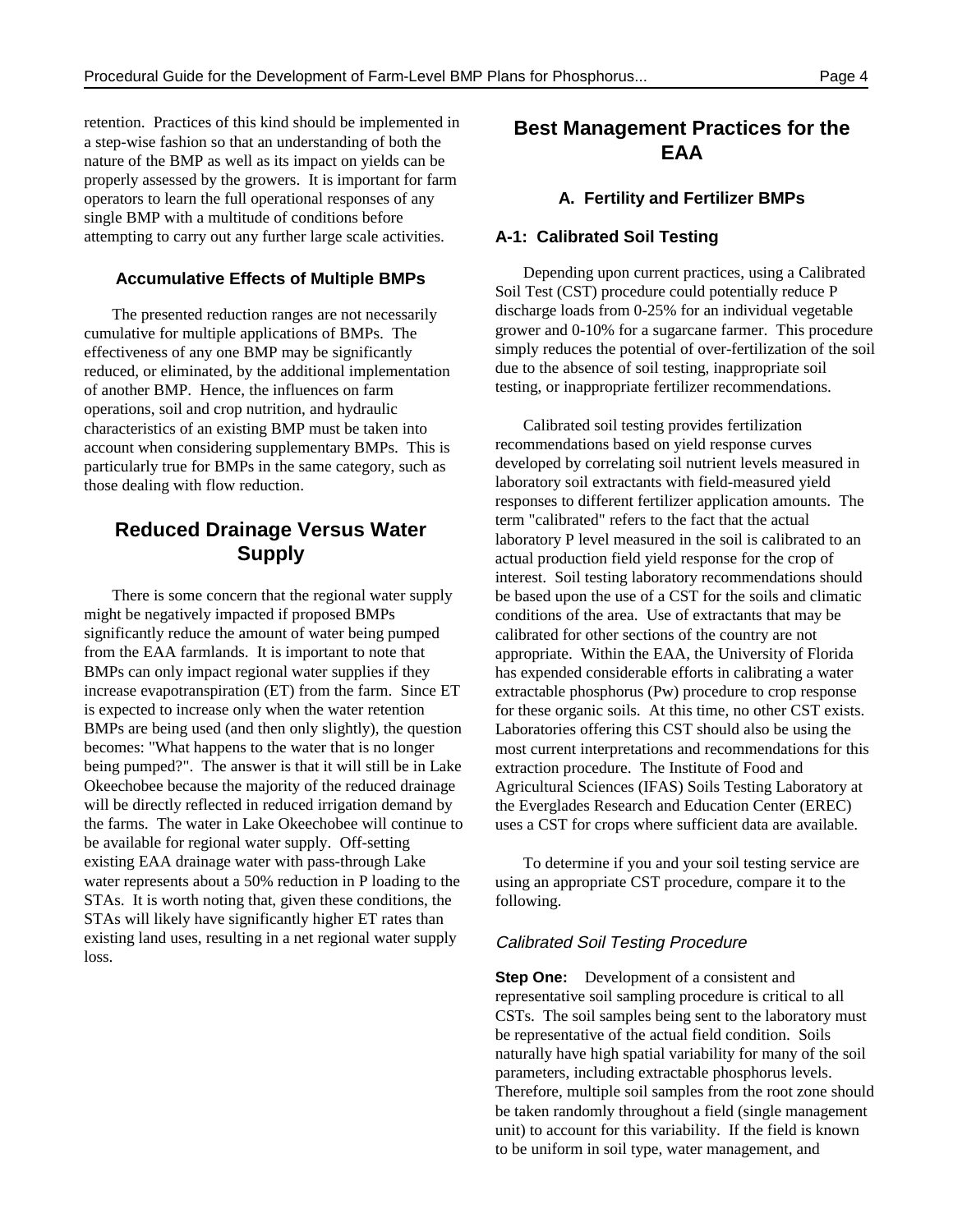entire field. If uniform conditions cannot be established of a CST. It is also the most important phase. The curve for a particular field, then testing of additional samples is developed by conducting multiple field fertility (still with subsampling) for various subsections of the experiments on fields/plots that have had soil sampling field should be carried out. Areas with different cropping done prior to fertilization. It is best to use several groups and management histories, and soil types, should always of fields/plots with different pre-fertilization soil P levels be sampled separately. Until sampling data are available (ranging from very low to very high) and to have enough to prove the uniformity of a management area, sampling fields/plots within each soil P level to determine an and preferably at the 40-acre block level. curves for two pre-fertilization soil P levels are shown in

Banding of fertilizers typically does not interfere with the use of a CST. For the most part, practices include tillage after harvesting a crop that has received banded fertilizer placement. This practice usually mixes the soil sufficiently so that the bands are no longer a concern. The use of beds for lettuce production, a crop exhibiting definite P discharge reductions when fertilizer is band applied (about 50%), requires extra soil mixing when the beds are destroyed. Cross-directional cultivating of the fields should be sufficient.

cropping history, then the subsamples can be thoroughly **Step Two:** Development of yield response curves is the mixed together for a single sample to represent of the most costly and time consuming phase in the development should be done for areas no greater than a 0.25 section, accurate yield response curve. Examples of yield response Figure 1.



**Figure 1.** Hypothetical crop yield response for P fertilization for two given soil P levels.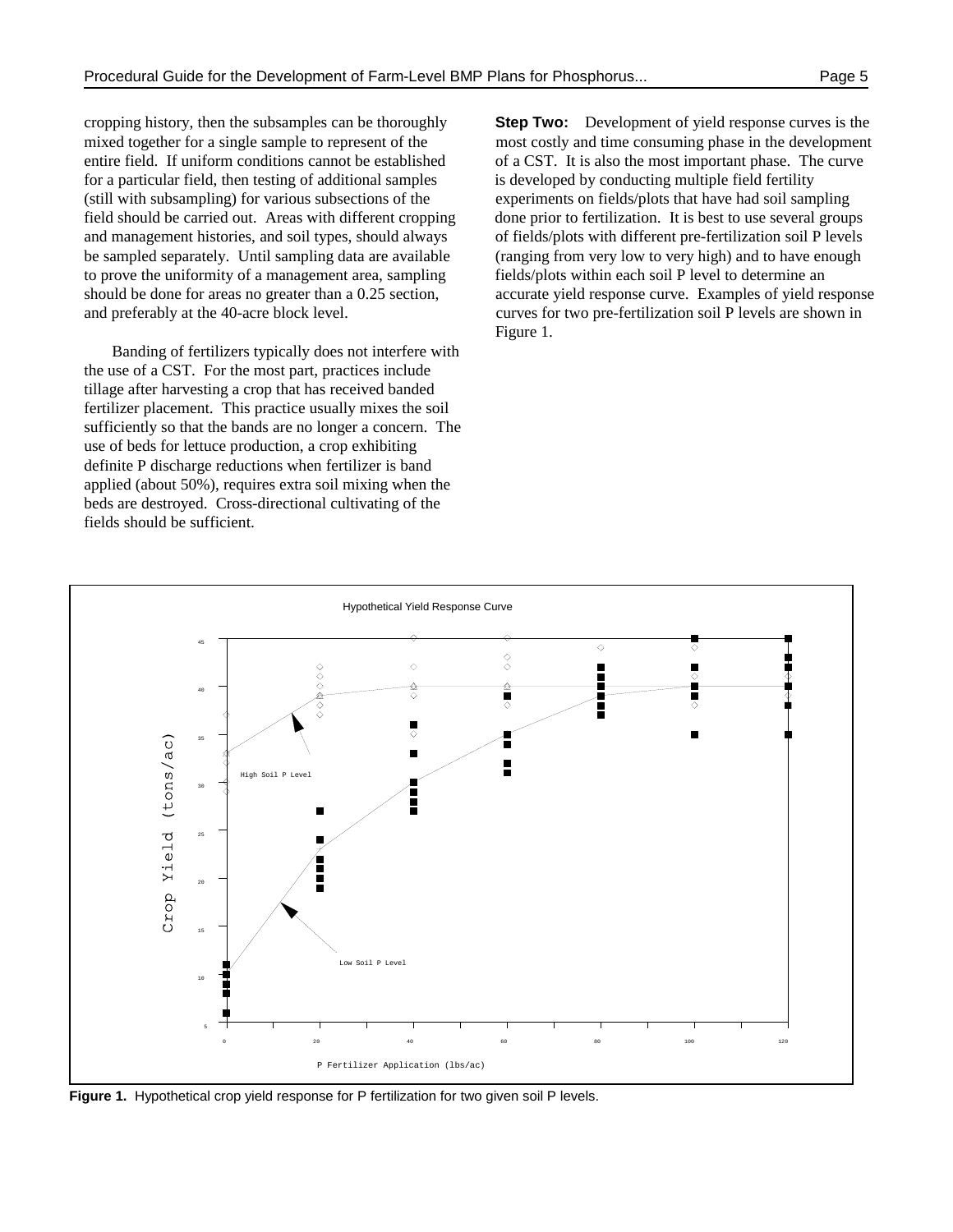the problems that can be associated with interpreting the response curves prevents accurate interpretation of an data. The line for each pre-fertilization soil P level in optimal fertility rate which ideally would be based on the Figure 1 is a linear connection of the means. However, the point where the marginal cost of fertilization becomes current "best approach" is believed by many to be the use equal to the marginal revenue from increased yield. An of both a linear plateau and a simple quadratic regression. accepted procedure (used by the IFAS Extension Soil The zone of P rates within the critical point of the linear Testing Laboratory in Gainesville) is to plot soil test plateau model and the maximum of the quadratic model levels versus crop response starting at the 0 P rate (this contains the lower and upper bounds, respectively, for a  $P$  curve would look very much like those in Figure 1 with recommendation. Rhoads and Hanlon (1990) tried a soil test level/applied fertilizer amount on the x-axis). The probability-of-response approach with snap beans and soil P levels are grouped into ratings of "very low, determined that the current interpretation and low,....,high, very high" and specific recommendations are recommendations (Hanlon et al., 1990) were appropriate. made for individual crops.

The crop yield response shown in Figure 1 illustrates The bottom line is that the data variability within

Another approach would be to plot the optimal or "best approach" fertilization rate from each of the individual yield response curves (Figure 1) against the prefertilization soil-test P level to produce the CST response curve (Figure 2).



**Figure 2.** Hypothetical calibrated soil test (CST) response curve to provide optimal yield response for a given soil test level.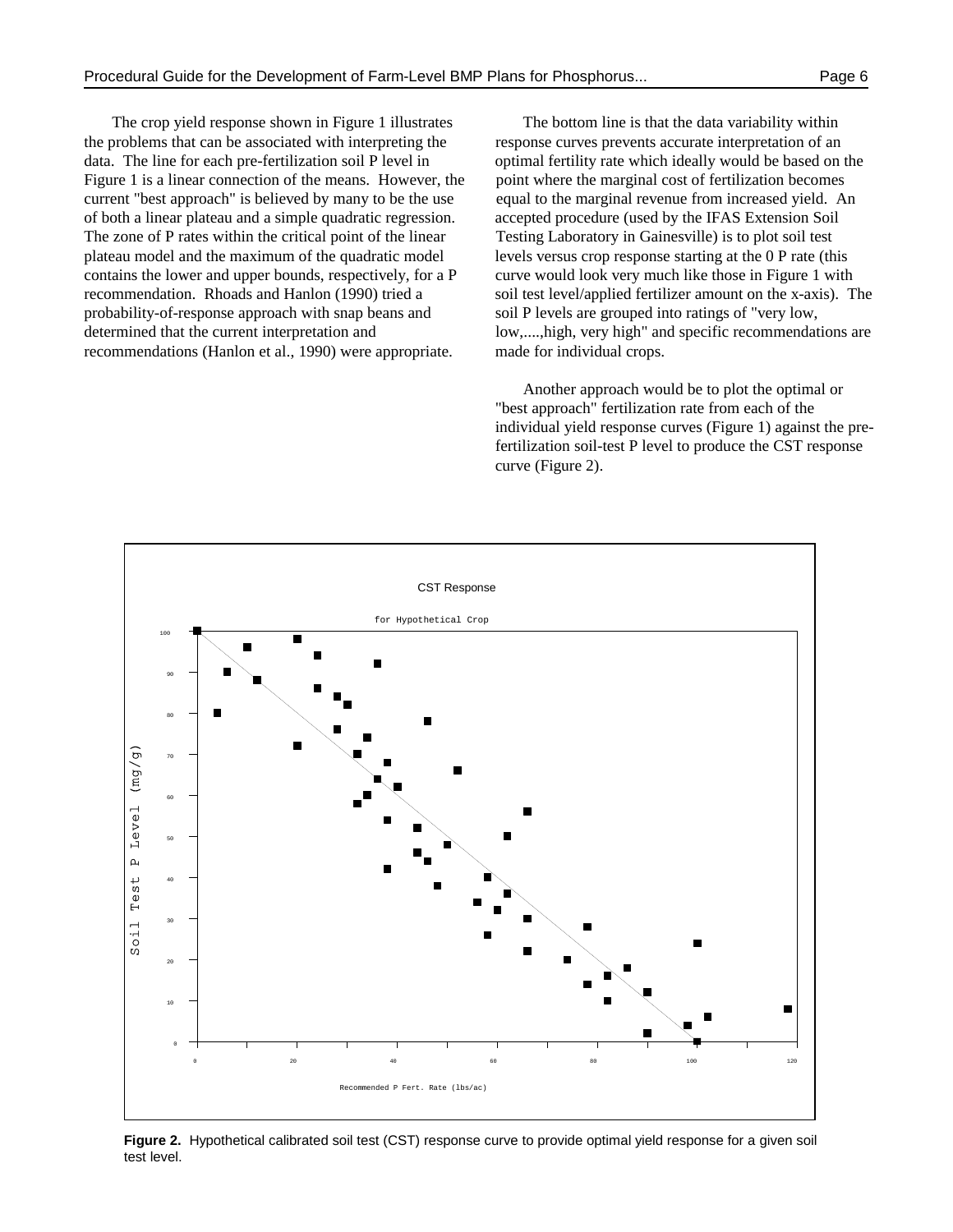The line in this CST curve implies an accuracy greater properly deliver fertilizer without injuring the plants and than is known, so grouping into ratings as above is still the development of CST fertilizer recommendations for necessary. This approach differs only in the presentation. each crop. It is important to note that an appropriate Both approaches use the philosophy of fertilizing the CST must still be used to assure proper application crop and not the soil. The CST response curves levels. Residual fertilizer bands could also cause future determined by either approach can then be used to make soil testing problems if post-crop tillage does not future fertilizer recommendations based on soil-test sufficiently mix the soil. values and crop type alone. It is important to reemphasize that the optimal fertilization rate occurs not where the yield is maximized, but rather, where the marginal cost of adding more fertilizer equals the marginal revenue gained by the increased yield. This point will always be reached before the maximum yield is attained. However, due to the uncertainty in the CST curves, it is generally better to select the optimal fertility rate as the point where the yield response curve begins to flatten out which is more specifically defined in the "best approach" discussed above.

The appropriate laboratory soil-P extraction procedure for estimating the actual amount of P in a soil sample available to a crop varies according to soil properties. The CSTs have been developed for mineral soils using the Mehlich-1 (double acid) extractant, and for organic soils using a water extraction (Pw). Using Pw on mineral soils is not recommended by IFAS because it has not been calibrated. Using Mehlich-1 on organic soils is not recommended by IFAS because it has been only marginally calibrated. Espinoza (1992) found that the Mehlich-3 extractant might be better than either the Mehlich-1 or Pw, but additional work is needed.

For further information on soil testing, contact the Soil Testing Laboratory at the EREC in Belle Glade. Specific soil sampling, soil testing, and fertilizer recommendations can be found in Circular 817 (Hanlon et al., 1990) and the Sugarcane Growers Newsletter by Coale (1989).

#### **A-2: Banding Fertilizer**

Banding fertilizer applications instead of broadcasting could reduce P losses by 0-40%, and application rates on the order of 50%, dependent upon the crop and existing soil fertility levels. Banding refers to the placement of fertilizer in a strip or band adjacent to the crop roots. Protection from adverse chemical reaction with the soil, poor root uptake due to root morphology, and reduced leaching with smaller, lower-Prate zones are the reasons for banding. Banding will be most effective for crops such as vegetables and sugarcane that do not have continuous root mats between rows.

The primary impediments to banding are the cost of obtaining or developing banding equipment which will

#### Background to Banding of Fertilizer

Banding can be implemented at different levels of intensity and by different mechanical techniques. Available banding techniques range from single preplant applications to post-plant side-dress application(s) after a pre-plant broadcast application, and to banding for both pre-plant and post-plant conditions. Side-dress banding is the most common technique currently in practice. Extending banding to the pre-plant condition is more difficult. Typically, side-dressing places the fertilizer on the soil surface (mechanically easy to accomplish). Pre-plant banding, on the other hand, ideally places the fertilizer in a band below the soil surface. Getting the pre-plant band in an optimal position in relation to the plant roots to obtain uniform distribution within the band requires precise field equipment. Additionally, the optimal positioning and sizing of the pre-plant band is not fully understood for many crops due to the different abilities of plants to adapt their roots to utilize the band. However, the current general understanding is sufficient to reduce P fertilizer application rates dramatically. As additional information on pre/post-plant banding techniques becomes available, the P application rates will likely be able to be reduced even further.

Generally, standard soil sampling techniques utilizing a CST are appropriate for pre-plant conditions. The pre-fertilization soil test, the so called predictive soil test, is used to assist with the need for, and rate of, fertilization for a crop to be grown. Soil sampling techniques for post-plant conditions, the so called diagnostic test, require limiting randomized subsampling to the active root and banded zone. Post-plant soil testing has not been promoted primarily because tissue testing is a more reliable indicator of the nutrient status in the field. Further, diagnostic soil testing cannot be interpreted accurately because data for such sampling are limited, and in organic soils, the seasonality of mineralization rates is unknown.

The residual effects of previously banded fertilizer applications have not been documented to create significant non-uniform soil fertility conditions in a field for the next crop. Subsequent tillage normally mixes the soil sufficiently. Matching subsequent crop pattern to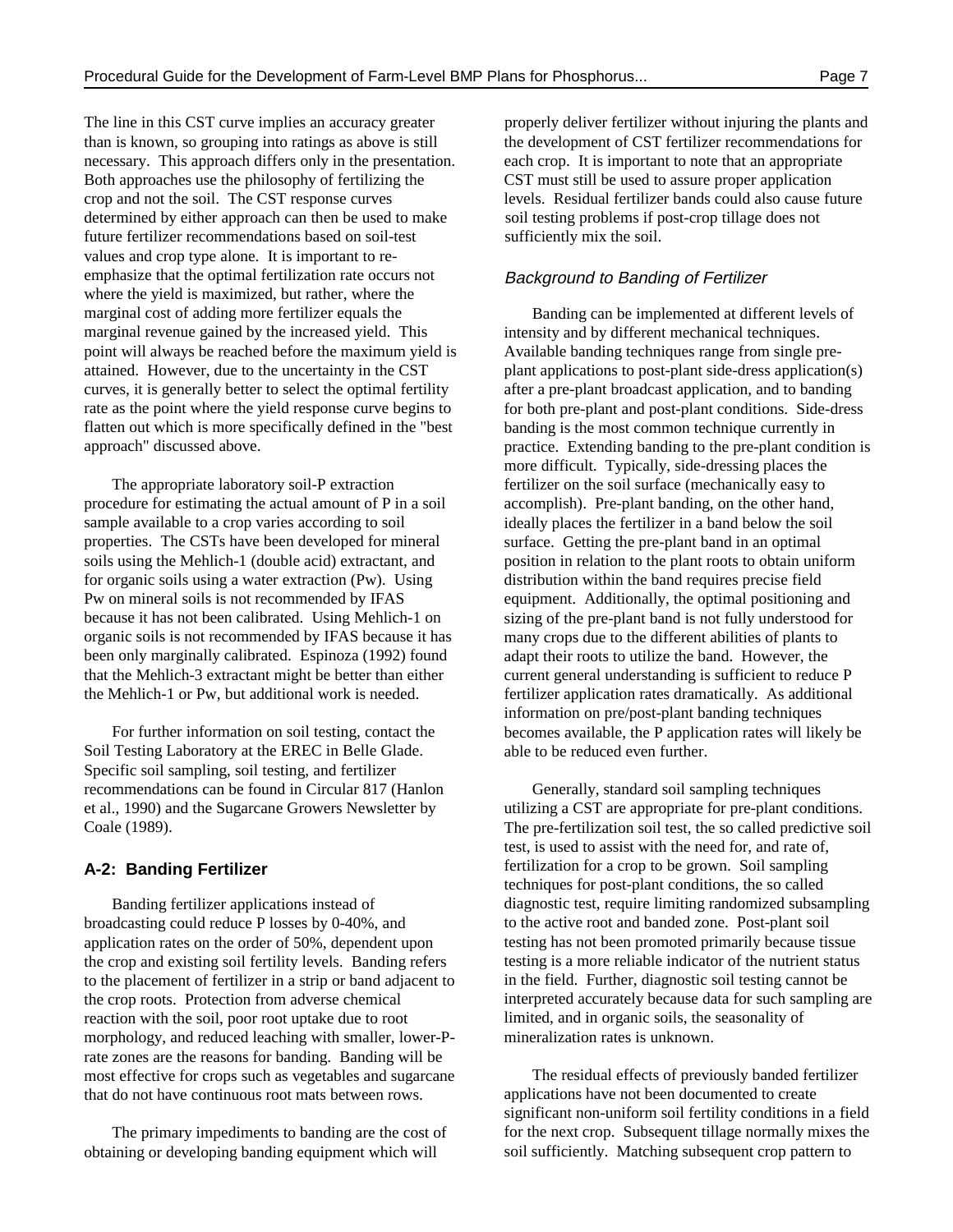The following procedure is suggested to make the transition from broadcast to band fertilization. *Sudden, large changes in farm operations are not recommended*. It is important to gain further experience with the BMPs to gain confidence and prevent undesirable problems.

**Step One:** Contact the University of Florida (UF)-Institute of Food and Agricultural Sciences (IFAS) crop specialist at the EREC-Belle Glade or at the Palm Beach County Extension Offices (West Palm Beach or Belle Glade) to obtain the latest information on banding for the crop of interest. Specific information for lettuce and sweet corn have been reported by Sanchez et al. (1990 and 1991) and Hocmuth et al. (1994). If information is not available, or is too limited for your use, continue with Steps 2 and 3.

**Step Two:** Selection of banding equipment is the first step in developing an effective fertilizer banding program. Figure 3, Figure 4, Figure 5, Figure 6, and Figure 7 show the common types of banding equipment. This equipment can be used independently or in combination with other field equipment such as planters, cultivators, tillers, or sprayers. Whenever possible, fertilizer banding equipment should be incorporated with other equipment to minimize field operations.

Phosphorus fertilizer can be applied in either a liquid or granular form, though the liquid source is typically more costly. Liquid fertilizers require a positive displacement pump to assure uniform application which, typically, is better than the more prevalent granular spreading systems. Granular spreaders use a slotted rotating drum or disk system to dispense the granules. Once applied to the soil, fertilizer uniformity within the band will also vary according to the form. Liquids tend to form nutrient rich fingers along macropores in the soil after application as a function of moisture content, soil type, and structure. Granular forms, on the other hand, will not spread as quickly and will, therefore, tend to release the P to the surrounding soil more slowly.

There will obviously be a balance between uniformity of application and the cost of the application equipment. Therefore, the value of the crop and its sensitivity to banding must be considered when selecting equipment. The uniformly tilled banding system is the

residual bands might be possible but has not been most expensive, while the surface strip applicator is the studied. Further, matching crop patterns to residual least expensive. If the appropriate field equipment for bands may not be desirable. your condition cannot be determined from the available Getting Started With Banding basically requires that various application techniques be literature, then field tests are needed. Field testing used in randomized replicated plot experiments. The specifics of setting up field trials will not be described here, but can be obtained from a UF-IFAS crop specialist.



**Figure 3.** Liquid delivery system.



**Figure 4.** Granular delivery system.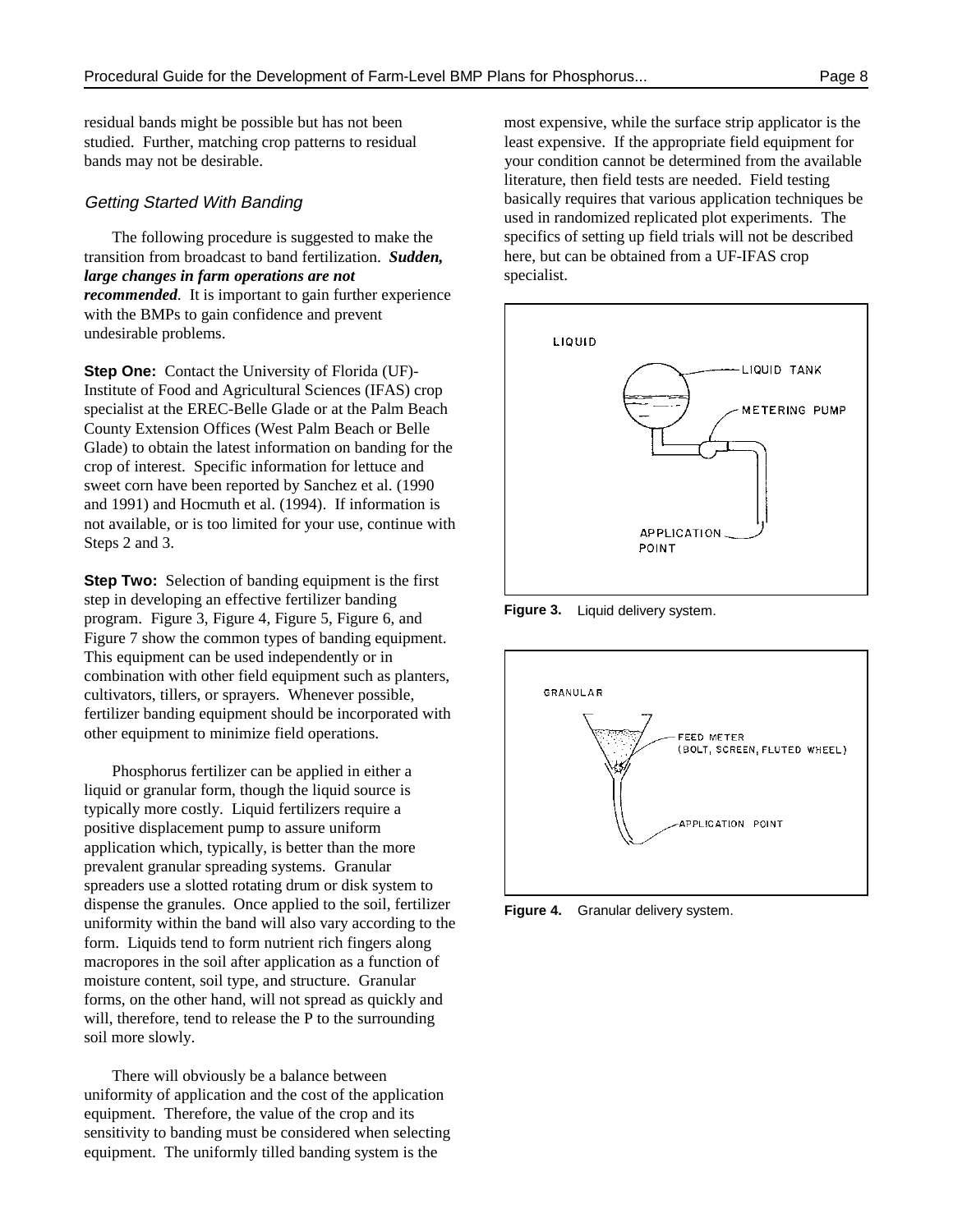

**Figure 5.** Common types of ground banding equipment: surface banding.



**Figure 6.** Common types of ground banding equipment: disk banding.



**Figure 7.** Common types of ground banding equipment: tilled banding.

**Step Three:** Once the equipment and application techniques have been selected, it becomes necessary to run standard fertility trials to determine the CST response curves for the particular crop and soil conditions. The problems described earlier concerning soil sampling and residual fertilizer must be considered during these fertility trials. Again, to get details on the appropriate procedures for conducting the field trials, contact a UF-IFAS crop specialist.

#### **A-3: Prevention of Misplaced Fertilizer**

Preventing fertilizer spills and avoiding the direct spreading of fertilizer into drainage ditches could reduce P losses by 0-15%. As little as 8 ounces of P per acre in drainage water can be viewed as a pollution problem given current levels being discussed. Because of this, it is critical to minimize, if not stop, any direct application of P fertilizer to farm water conveyance structures whether they are dry or filled with water. Once P is dissolved in surface waters, there are very few options available for removing it. This condition differs considerably from the alternative possibilities of removing P while it is still in the soil/plant system. Keeping the P in the field, therefore, can significantly reduce the quantities of P leaving the farm. Also, when a large amount of P fertilizer is spilled in one spot on the soil surface, excessive P losses will result because soil P concentrations will then exceed plant uptake and soil adsorption capabilities. Eliminating equipment leaks and inadvertent spills in loading/staging areas and on roads, and employing proper clean-up procedures, will also help greatly to reduce farm P discharge loads.

Proper training of the field operators responsible for handling, loading, and operating fertilizer spreading equipment, and the correct maintenance of field equipment can help to eliminate the spilling of P fertilizers in undesirable locations and the spreading of P into open waters. The spreading of fertilizer directly into field ditches can also be controlled by using side-throw fertilizer spreaders along drainage ditches or appropriately spacing the drive lanes to prevent fertilizer from reaching ditches (Figure 8 and Figure 9).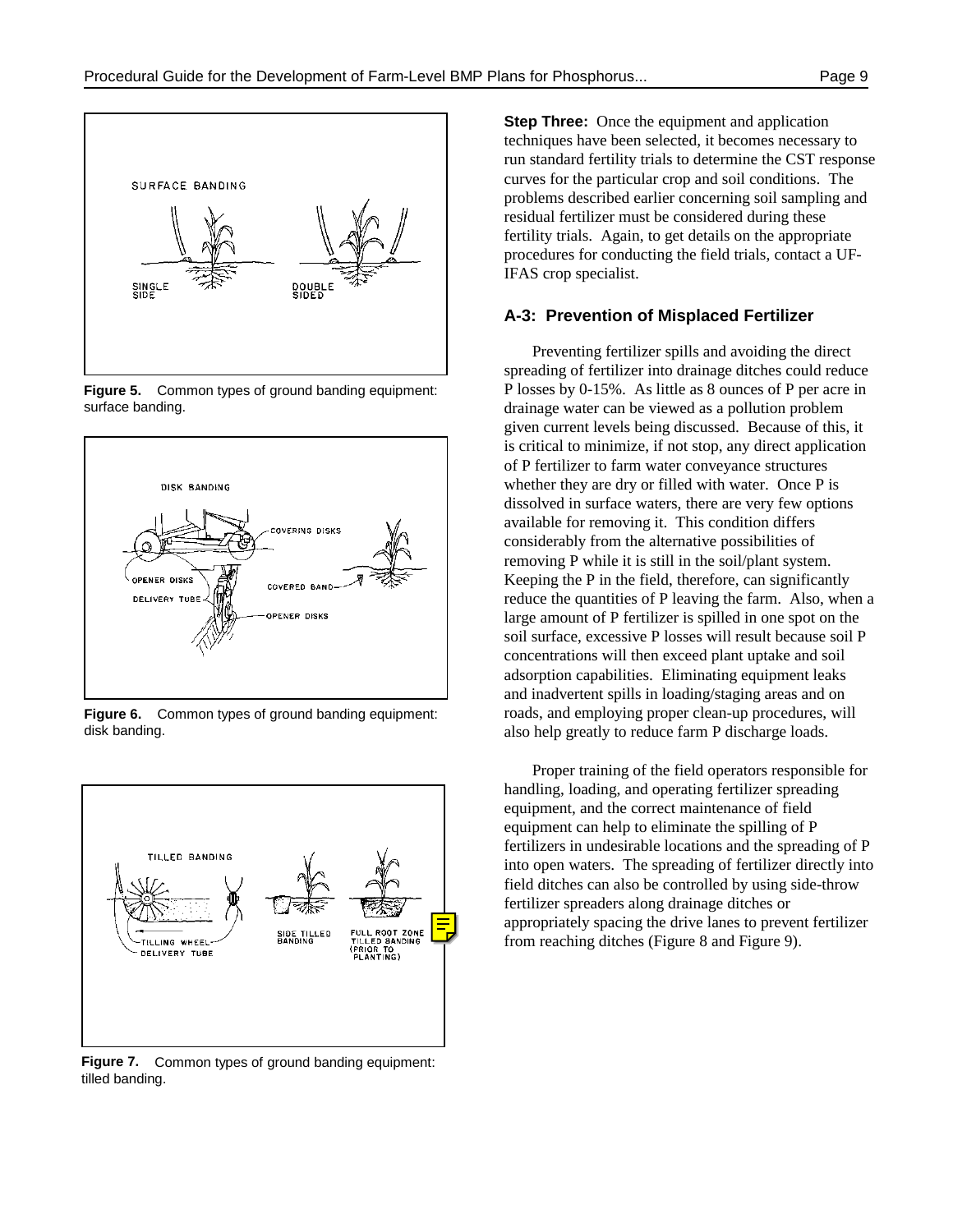

**Figure 8.** Proper fertilizer spreading techniques near open water ditches: side-throw spreader.



**Figure 9.** Proper fertilizer spreading techniques near open water ditches: full-throw spreader.

 Particular care is needed when making end turns because of the opportunity they afford to double apply or repeatedly reach field head ditches. Special broadcast spreaders that use air pressure to expel granular fertilizer through orifices in a boom, with deflector plates at the boom ends, enable an applicator to fertilize a field uniformly and precisely.

Aerial applications of P make it more difficult to keep fertilizer out of ditches, but better control can be achieved by proper flagging and pilot awareness of the environmental issues.

#### **A-4: Split Application of Fertilizer and Use of Slow Release Forms**

Split applications of P fertilizers and the use of relatively slow release forms have limited application for field crops in the EAA. Only under special conditions, such as intensive vegetable or sod production, would split applications of P even be considered. These conditions would normally only require a single split application. Slow release forms of P, such as rock phosphate, are not readily available and are typically inefficient with respect to providing for plant needs. Additionally, the guidelines for the proper use of this P form have yet to be developed and benefits scientifically proven in the EAA. Therefore, split applications and slow release P forms would have limited applicability in the EAA, except for the special cases mentioned above. For these special cases, P losses could be reduced anywhere from 0-5%.

Split application and slow release techniques are much more applicable to nitrogen fertilization on mineral soils. For a general discussion of nitrogen and other fertility topics, please read IFAS Circulars 816 (Bottcher and Rhue, 1983) and 817 (Hanlon et al., 1990).

#### **B. Water Management BMPs**

#### **B-1: Minimizing Water Table Fluctuations**

Minimizing downward water table fluctuations in vegetable and sugarcane fields could reduce P losses for individual farms by 0-50%, depending on existing conditions. This BMP relates primarily to stopping the over-drainage of the organic soils. Preventing the water table from dropping below a minimum level will limit the amount of P being mineralized. Temporary upward fluctuations of the water table during certain periods of the growing season are acceptable, especially after rainfall events to limit or prevent pumping.

Water table control relates both to the temporal (over time) variations of the water table at a given location on the farm as well as to the spatial (across farm) variations throughout the entire farm and between different farm locations at any given time. Temporal variations can best be managed by improving the operational schedules for both drainage pumps and irrigation inputs since pump scheduling can also influence P concentration. For example, aside from a potential initial slug discharge of particulate-P at the beginning of a drainage event, water discharged early in a drainage event is often of better quality than the water discharged later in the event. Spatial variations can be managed most efficiently by having sufficient hydraulic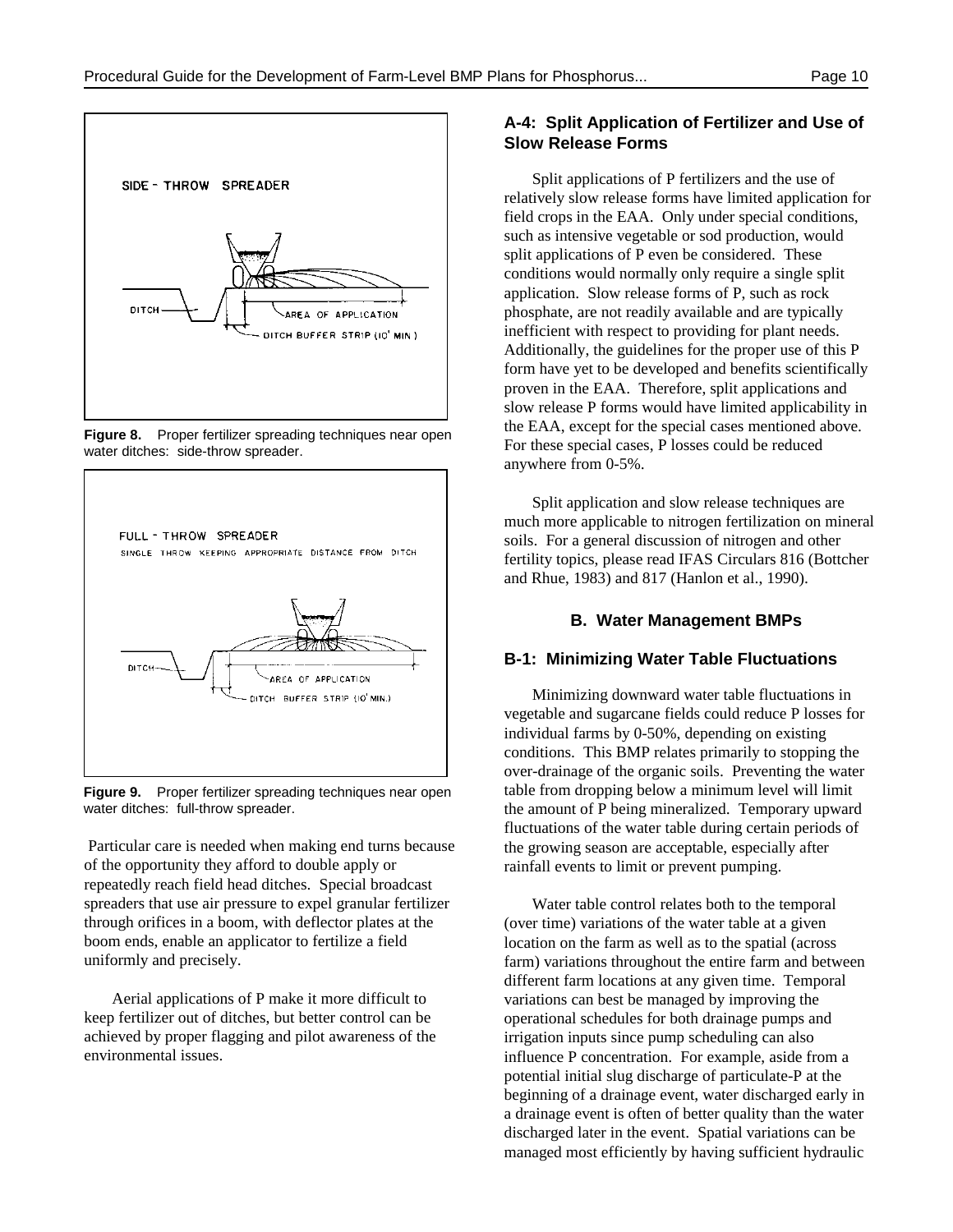capacity in the canal system and by using both flashboard to the maximum allowable time shown in Table 2. This culverts and laser leveling. Higher pump and practice will also reduce pumping volumes. Obviously, conveyance system capacities may be needed to eliminate knowledge of the actual water table location in the field the practice of dropping water tables below minimum is mandatory for proper management. The use of water levels prior to storm events to assure adequate drainage table observation wells is highly recommended. capacity after the storm. Each of these water table management options and related crop management concerns will be discussed below.

#### Optimal Water Table

Drainage and irrigation schedules should focus on maintaining a water table that will provide optimal crop production while simultaneously minimizing water quality impacts. Suggested minimum rooting depths for various crops are provided in Table 1. For water quality control, the *minimum* rooting depths in Table 1 should also be considered the *maximum depth.* Ideally, the water would be maintained exactly at this depth at all times. Obviously, such water table control is impossible. Therefore, a reasonable management scheme would be to minimize fluctuations around the optimal water table depth.

#### Allowable Water Table Fluctuations

 Crop roots will adapt and grow to fill the aerated soil profile above the water table. Short-term downward fluctuations of the water table can create the situation where a larger volume of aerated soil exists than can be used by the crop roots while at the same time it is increasing the risk of water stress. In addition to the lower water table adversely impacting crop production, the additional aerated soil volume will increase soil mineralization rates and related nutrient releases. Downward water table fluctuations, therefore, should be prevented if at all possible.

Upward fluctuations of the water table, on the other hand, can saturate a portion of the root zone which will limit mineralization, but can also adversely impact crop growth. The impact of temporary root saturation on crop growth is a function of the crop, temperature, soil, crop maturity, as well as of the degree, frequency, and duration of saturation. Table 2 provides the relative maximum time to allow for the full drainage of the active root zone of major EAA crops after a rainfall event. The table reflects the most crop sensitive condition. Adjustments to these values should be made based on individual farming conditions, if known. Table 2 also reflects the potential urgency of dropping the water table based on the percent of the root zone saturated after a drainage event. Since a higher water table does have the advantage of reducing mineralization of the soil, the draw-down of an upward fluctuation should be delayed

| <b>Table 1.</b> Minimum water table depths for maximum yields |
|---------------------------------------------------------------|
| in the EAA (adapted from Snyder et al., 1978 and 1987,        |
| and Coale, 1988).                                             |

| Crop              | <b>Water Table Depth</b> |            |
|-------------------|--------------------------|------------|
|                   | cm                       | in.        |
| Snap Beans        | 45.7-61.0                | $18 - 24$  |
| Cabbage           | 45.7-61.0                | 18-24      |
| Cauliflower       | 61.0                     | 24         |
| Celery            | 61.0-76.2                | 24-30      |
| <b>Sweet Corn</b> | 76.2-91.4                | $30 - 36$  |
| Lettuce           | 45.7-61.0                | $18 - 24$  |
| Onions            | 45.7-61.0                | $18 - 24$  |
| Peas              | 45.7-61.0                | 18-24      |
| Potatoes          | 45.7-61.0                | $18 - 24$  |
| Tomatoes          | 45.7-61.0                | $18 - 24$  |
| Escarole          | 61.0-76.2 est.           | 24-30 est. |
| Endive            | 61.0-76.2 est.           | 24-30 est. |
| Radishes          | 35.6-40.6 est.           | 24-30 est. |
| Parsley           | 35.6-40.6 est.           | 24-30 est. |
| Sod               | 45.7-61.0 est.           | 18-24 est. |
| Sugarcane         | 61.0 est.                | 24 est.    |

**Table 2.** Maximum allowable time (days), as a function of the percent of root zone saturated, to fully drain the root zone after a rainfall event<sup>1</sup>.

| Crop                                                                                                                                                                                                                                       | 100%<br><b>Saturated</b> | 50%<br><b>Saturated</b> | 25%<br><b>Saturated</b> |  |  |
|--------------------------------------------------------------------------------------------------------------------------------------------------------------------------------------------------------------------------------------------|--------------------------|-------------------------|-------------------------|--|--|
| Vegetables                                                                                                                                                                                                                                 |                          | .5                      |                         |  |  |
| Sod                                                                                                                                                                                                                                        | 2                        |                         | я                       |  |  |
| Sugarcane                                                                                                                                                                                                                                  | 5                        |                         | 14                      |  |  |
| <sup>1</sup> Current data do not exist for these crops. The values<br>were generated by the the EAA Environmental Protection<br>District and IFAS experts. The data should be considered<br>advisory only and should be used with caution. |                          |                         |                         |  |  |

Individual growers should experiment on small areas of their farms to determine the saturation sensitivity for their individual crops because saturation sensitivity can vary significantly between farms.

#### Temporal Water Table Control

Temporal water table control means keeping the water table as close as possible to the optimal water table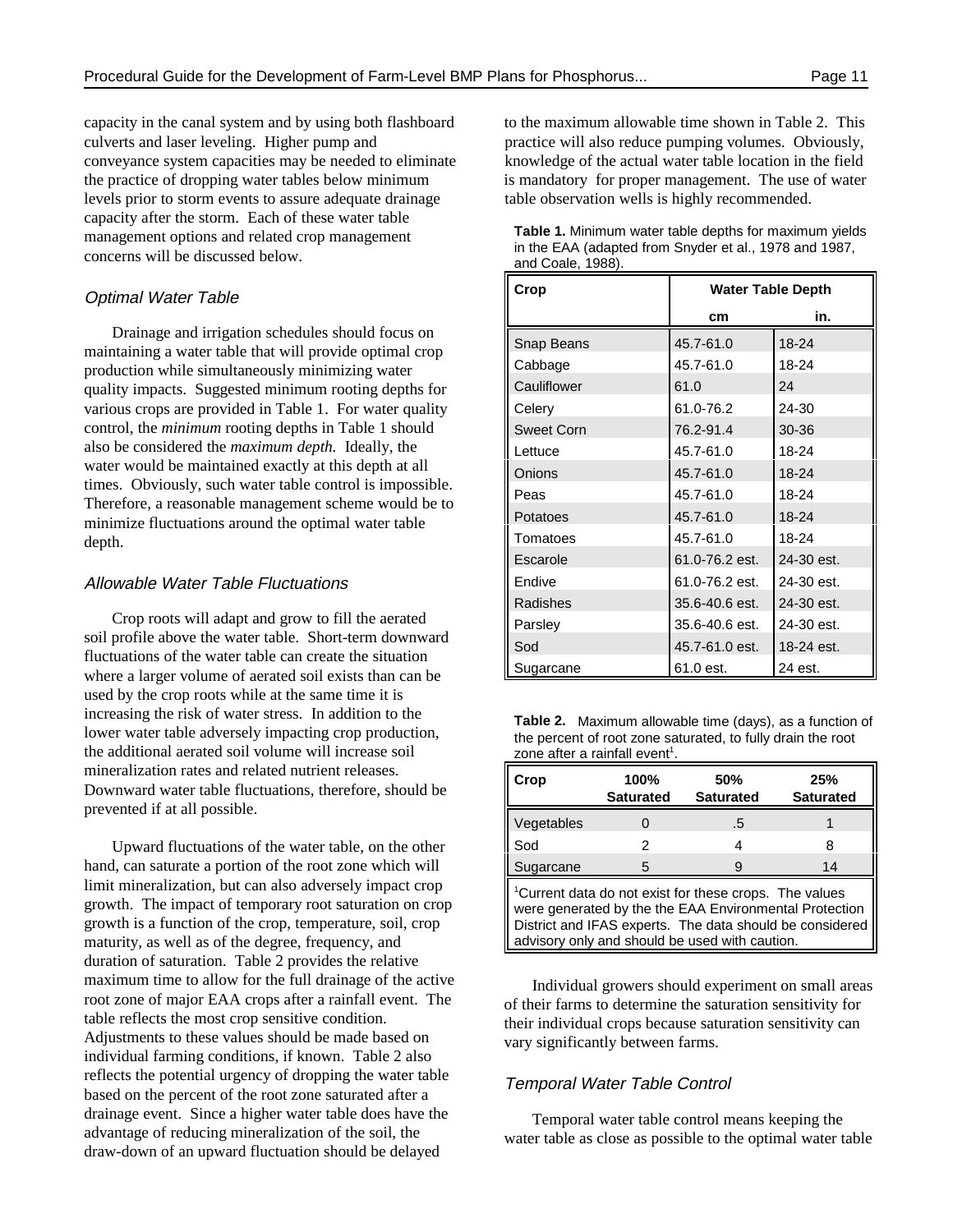over time. Temporal variations can best be managed by improving the operational schedules for both drainage pumps and irrigation inputs. Operational schedules need to address the following parameters:

- 1) predicted rainfall;
- 2) actual rainfall (measured on farm);
- 3) pump/irrigation capacities;
- 4) crop susceptibility to water stress;
- 5) hydraulic capacity of ditch/channel system;
- 6) in-field as well as ditch water levels; and
- 7) seepage.

Pump operation schedules should be varied according to these parameters in a sophisticated fashion. For example, high discharge rates may be necessary at the beginning of high volume and intensity rainfall events, whereas during smaller storm events, pump startup may need to be delayed to determine if it is even necessary to pump. In all cases, it is critical that the operational schedule terminate drainage discharge before the water table is dropped below the optimal level.

Temporal water table control can best be achieved by developing relationships between farm inflow and outflow rates versus the water table response interior to a specific field. These water table response relationships can be determined by plotting pump and irrigation flow rates against water table levels recorded within the fields. Examples of typical response curves are provided in Figure 10. The most useful water table response relationships would be for the two extremes where there is either the maximum (wet and draining) or minimum (dry and irrigating) available water condition in the soil profile. Field ditch water levels can be used as rough estimates of in-field water tables, but using data from water table wells in the fields is strongly recommended. Additionally, placing several field water table indicators or recorders throughout the farm will allow for the determination of the spatial variation of water table responses across a farm. Spatial water table control is discussed in the next section.

It is important to note here that the water table response curve for both drainage and irrigation will be significantly affected by seepage into a farm. In areas with severe seepage problems, irrigation input may never be needed because irrigation demand can be met or exceeded by seepage (sometimes requiring inordinate amounts of drainage pumping). During storm drainage, higher discharge rates must also be used to compensate for the additional water. Water table response curves similar to those depicted in Figure 10 can be achieved for high seepage areas, but at a high water management cost.



**Figure 10.** Typical response relationship between the farm level outflow (pumping) to the in-field water table.

Once the water table response relationships are known, a water budget accounting program for the infield root zone should be developed. This budget must take into account the evapotranspiration (ET) and rainfall (actual and/or predicted), as well as the water table response to inflows or outflows. The water table movement ( $WT<sub>m</sub>$ ) in response to rainfall and ET can be roughly estimated by the following relationship (units are in inches):

#### $WT_m = 7 * (excess rainfall - excess ET)$  **Equation 1**

Note that the 7-inch response coefficient can vary from 5 to 12 inches, depending on soil properties. Due to the relatively low sensitivity of  $WT_m$  to water management control criteria, however, 7 inches should work well for most conditions.

This relationship would mean that one inch of rain could raise the water table approximately 7 inches. The key words here are "could raise" because a portion of the rainfall or ET could possibly be utilized to replace or remove available water in the aerated soil profile without displacing the water table. In other words, if the soil is very dry, then about 0.5 to 1.0 inch of rainfall may be needed to re-wet it before the water table will rise. Conversely, about 0.5 to 1.0 inch of ET may have to occur before the water table will drop. The amount of rainfall or ET "left over" after filling the available water storage reservoir in the soil profile is called "excess" rainfall or ET. The standard irrigation "accounting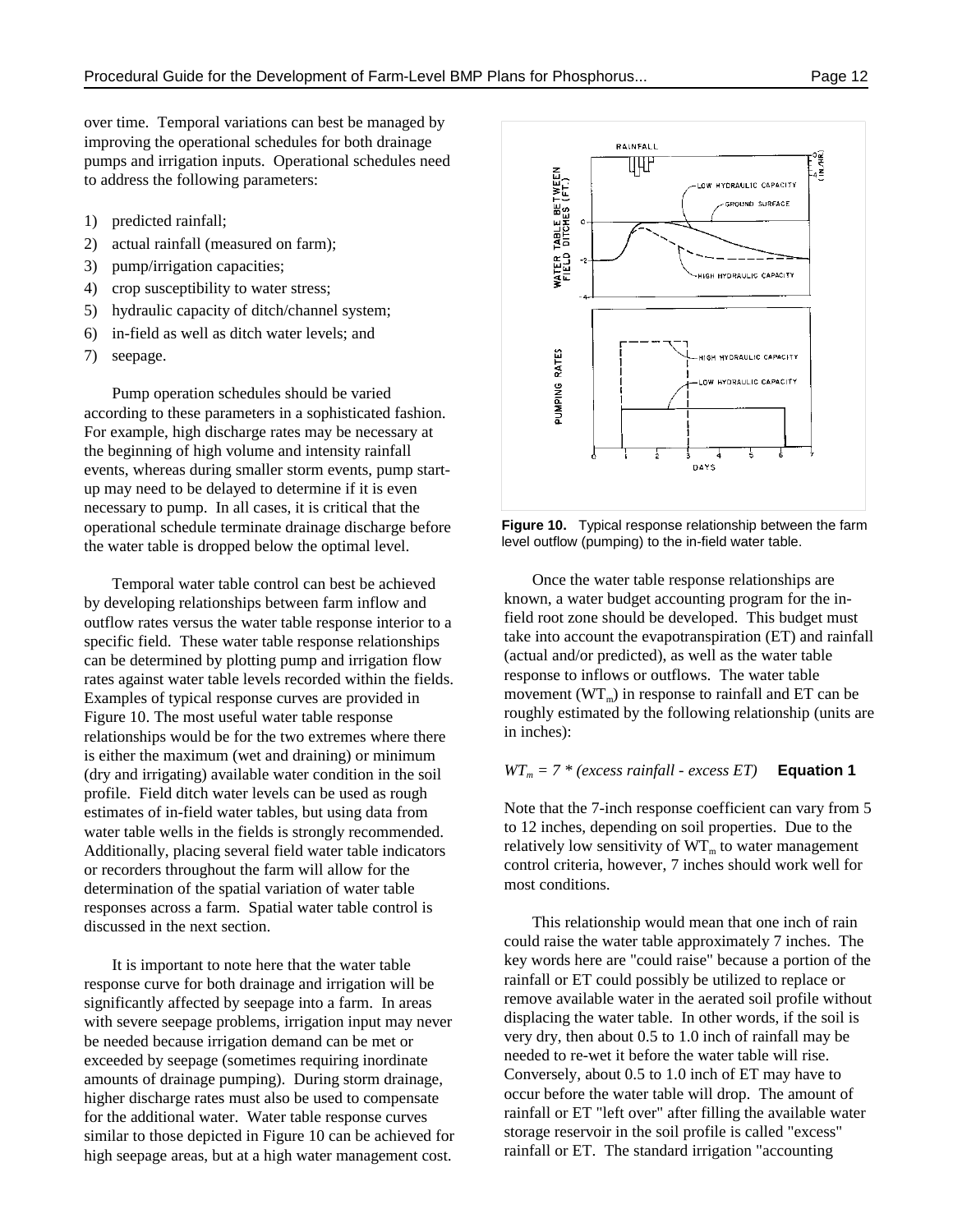method" can be used to keep track of the available water response in the field (Figure 10), it is normally not in the soil profile. **profile** profile to use only the observed in-field water table

# **2**

The total available water is approximately equal to the difference between the field capacity and the wilting point of the soil, multiplied by the depth of the aerated soil.

Using the above water budget information, irrigation and pump scheduling decisions can then be optimized for water table control. Irrigation scheduling, drainage/pump operations or predicted versus observed rainfall should be used in decision-making.

*Irrigation scheduling* should be based on setting inflow rates to match farm-wide ET rates once available water has been exhausted. This could be done operationally by observing the in-field water table levels and "accounting" for the currently available water. Then, using Equation 2, an estimate can be made of the time when the excess available water will become depleted. Taking the estimated time to depletion in conjunction with the water table response curve (Figure 10), the correct time to initiate irrigation can be calculated.

The rate of farm level irrigation inflow can be roughly estimated by predicted ET rates. Continuous fine-tuning based upon observed in-field water table levels, however, will be the best procedure for maintaining optimal water tables after irrigation has been initiated.

During irrigation, the available water in the soil profile is normally at its lowest level. The soil, therefore, will have the capacity to store about 0.5 to 1.0 inch of rainfall before excess water will cause the water table to rise (Melaika and Bottcher, 1988). Irrigation should be immediately terminated after any significant rainfalls (about 0.2 inch) to prevent upward water table fluctuations that could result in additional future pumping demands. The time until re-initiating irrigation can be calculated by the same procedure described above.

*Drainage or pump operations* to remove excess rainfall can be scheduled in a similar fashion to irrigation. Now, however, the potential rise in the water table due to measured or predicted rainfall must be considered in the scheduling of the pump(s). Due to the time delays between pump start-up and water table

The accounting method uses the following should be employed to estimate the water table rise by relationship (units are in inches): using Equation 1. Once again, the amount of available *Change in Available Water = Rainfall - ET* **Equation** method" described above, must be subtracted from the levels as control guides. The actual or predicted rainfall soil water storage, as determined by the "accounting rainfall amount before use in Equation 1. The predicted water table rise can then be compared to the water response curve (Figure 10), the crop saturation tolerance (Table 2), and the predicted ET for the allowable saturation period. This comparison should be made in the following fashion:

> **Step 1:** Obtain the predicted water table level from Equation 1 using the excess rainfall (predicted or observed) and consult Table 2 to estimate the allowable time needed to return the water table to optimal levels.

**Step 2:** Determine the volume of ET that will occur before the crop experiences saturated water stress by multiplying the estimated ET rate -- based on crop and season (Jones et al., 1984) -- by the allowable recovery time obtained in Step 1. If the ET volume exceeds the excess rain, pumps should not be turned on and estimates for future irrigation scheduling should be made. If the ET volume is less than the excess rainfall, pumping should be initiated immediately and run only as long as necessary to remove the water volume difference between the excess rainfall and the ET calculated. Removing this water as quickly as possible by using full pump capacity will typically provide for lower P concentrations in the discharged water.

**Step 3:** Repeated calculations will be needed because of the variability of rainfall. Each adjustment will require the repetition of Steps 1 and 2 with a continuous tracking of allowable root zone saturation. It should be apparent that these continuous and frequent adjustments will become very complicated over short time periods. It is recommended, therefore, that a portable computer be programmed with the appropriate algorithms. Such a program is not currently available, but is presently being developed by UF-IFAS and should be available by the end of 1996.

The above procedure will require significant training of staff and on-farm experience before it will become fully functional. In the interim period, it is suggested that at least automatic "cut-off" controls be placed on all farm pumps to assure that over-drainage is reduced to a minimum. A "cut-off" float can be installed at a water level in the main farm canal no more than 0-6 inches (depending on farm size, pump capacity, ditch capacity, soils, and crops) below optimal in-field water table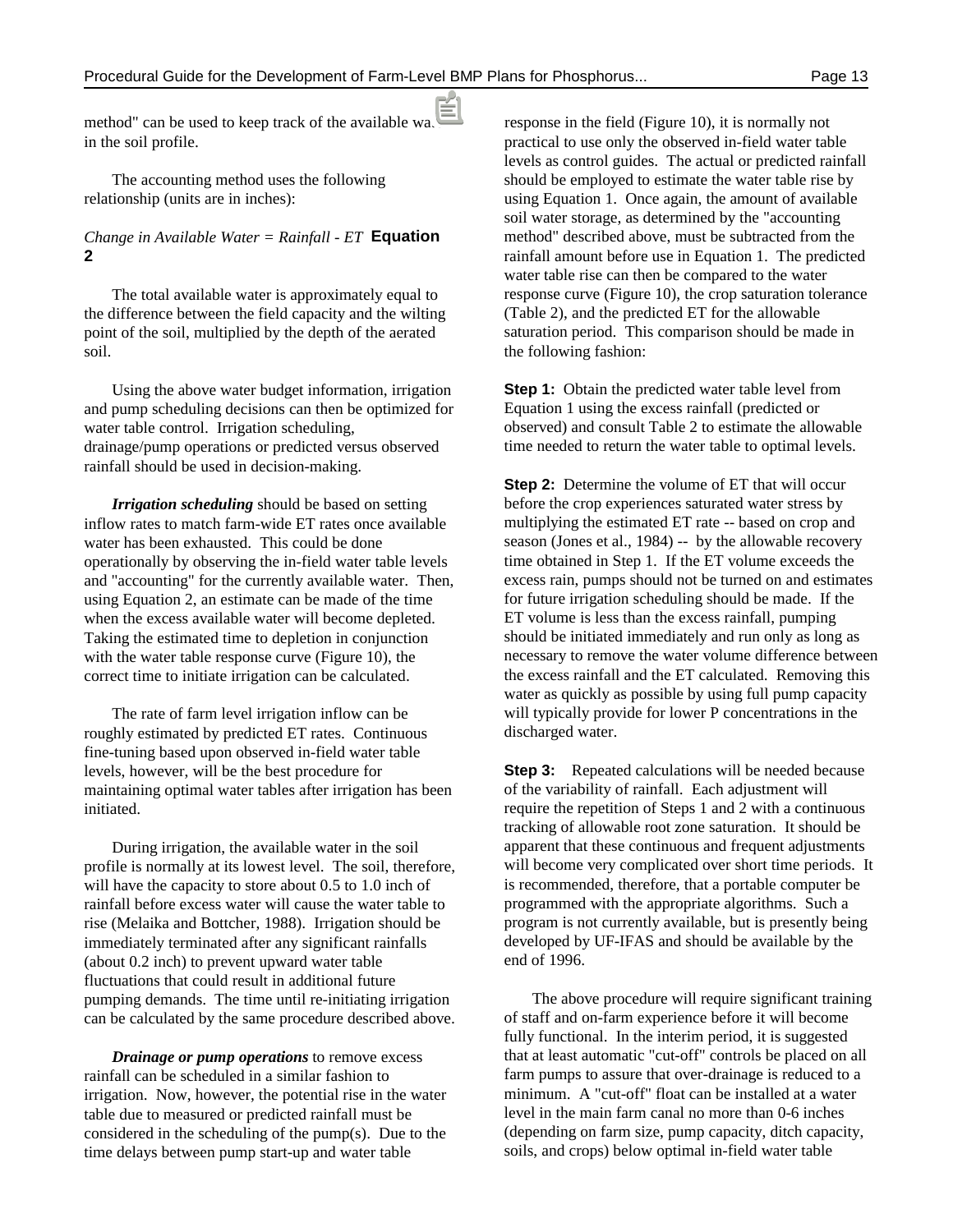levels. Automatic "on" switches can also be used to initiate or re-initiate pumpage. Such automated systems variable soil moisture conditions and related high P will primarily serve to protect against pump operators losses across a farm or within a field, even if a uniform failing to turn off pumps before significant over-drainage water table is maintained throughout the canal/ditch has occurred. Note that float control systems are prone system. Laser leveling is the best way to eliminate these to failure without regular maintenance and should not be soil surface undulations. However, if a farm has a considered a replacement for assigning an operator the significant elevation change from one side of the property job of periodically checking the pump. to the other, then control culverts will be needed to

Multiple pump cycling is an indication of insufficient the upslope direction between each of the blocks. Since hydraulic capacity, i.e. water level gradients needed to irrigation flowrate requirements are less than for move water to the pump station are excessive. Data have drainage, it is usually most economical to have the land shown that water pumped early in a storm is typically of sloping toward the main drainage pump station so that Therefore, removing excess rainfall as quickly as pumps. It is possible in some situations to release the possible without over-draining the fields is important. irrigation water directly into the farm's highest elevation Obtaining sufficient hydraulic capacity is further block, eliminating the need for any internal booster discussed in a later section. pumps. To do this, however the canal, pump, and

*Selection of predicted versus observed rainfall* should be based on the following considerations. Observed rainfall should be used whenever possible because it represents the real situation. However, it may become necessary to initiate pumping based on *predicted* rainfall if the crop's water saturation stress sensitivity is such that a delay in gaining water table control through use of observed data could cause crop damage. Typically, predicted storms of less than 1 inch of rainfall require *no prepumping* for any crops. Storms between 1-3 inches will only impact vegetables, while storms greater than 3 inches could potentially impact all crops. The procedure described earlier, however, should be used to determine the potential for the occurrence of a detrimental impact. It is important to note that the sensitivity of the farm and field water tables vary seasonally due to crop rotations, different growth periods, and storm frequency. Fallow periods have no saturation limitations, except for land preparation needs.

#### Spatial Water Table Control

Spatial water table control implies keeping the water table depth throughout the farm as uniform as possible with time. Variable water tables across a farm are typically the result of an uneven ground surface, inadequate hydraulic capacity of the primary farm canal This over-drainage of areas can result in excessive system and field ditches, and/or poor culvert soil mineralization and associated P losses. Inadequate maintenance and/or management. All of these conditions hydraulic capacity can also result in a slower, "pulsing" can cause excessive soil mineralization and related P type of water table drawdown which can produce higher release. P concentrations in the drainage water. Variability of the

An optimally designed drainage system would not blocks within which the soil can be economically laserrequire multiple pump cycles to remove excess rainfall. leveled. Booster pumps will be needed to move water in better quality than water pumped later in the storm.  $\qquad \qquad$  only irrigation would have to be handled by internal farm *Uneven ground surfaces* can be responsible for separate the land into an appropriate number of large culvert system must be designed with sufficient flow capacity.

> *Inadequate hydraulic capacity* can cause nonuniform drainage and irrigation across a farm. Typically, under-drainage occurs in areas located further away from the pump station, while areas nearer the pump become over-drained as depicted in Figure 11 and Figure 12.



Figure 11. Corrective technique for poor water table uniformity across a farm due to inadequate hydraulic capacity of farm canals.

water tables across a farm can be managed by designing sufficient flow capacity in the farm canal/ditch system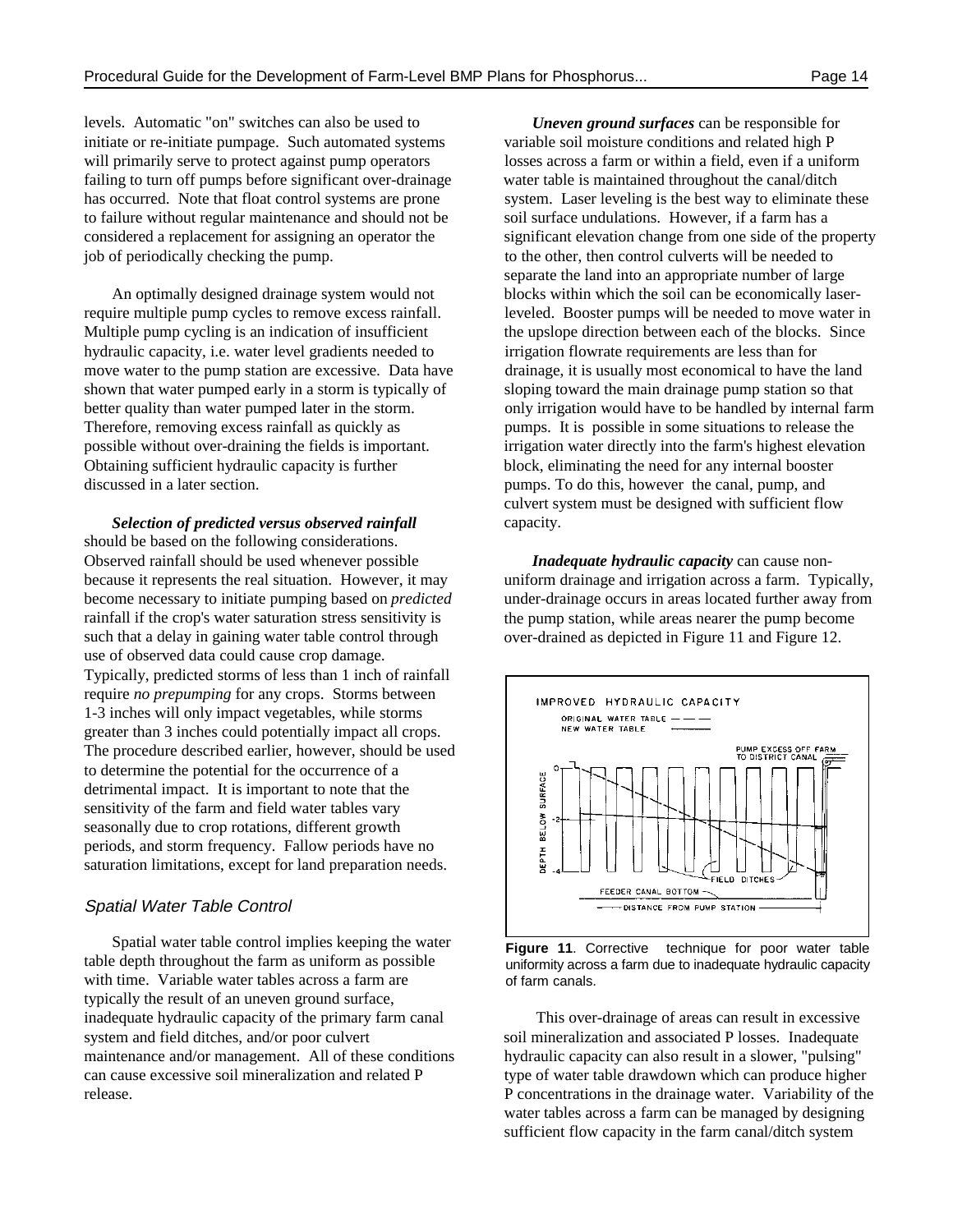and maintaining and managing flashboard culverts in feeder/field ditches.

Inadequate field ditch spacing as depicted in Figures 13, Figure 14, Figure 15 and Figure 16 can be another hydraulic limitation. If the soil is "tight" (i.e. has a low hydraulic conductivity), significant water table variations between adjacent field ditches can occur for long periods of time after a storm. The only ways to increase the midfield water table drawdown is to drop the field ditches very low or shorten the distance between ditches. The dropping of the field ditch water levels is not advised because of the severe over-drainage that will occur near the ditches before the mid-field levels drop. It is recommended, therefore, that the ditch spacing be set appropriately to assure sufficient drainage. The rate of water table drop at mid-field as a function of ditch spacing can be calculated by using one of several drainage equations or computer models. An agricultural or drainage engineering expert should be consulted to complete a drainage spacing analysis.



**Figure 12**. Corrective technique for poor water table uniformity across a farm due to inadequate hydraulic capacity of farm canals, using booster pumps in feeding canals.



**Figure 13.** Influence of additional ditches for drainage control during subirrigation.



**Figure 14.** Influence of additional ditches for drainage control during subirrigation.



**Figure 15.** Influence of additional ditches for drainage control before rainfall.



**Figure 16.** Influence of additional ditches for drainage control during rainfall.

 third of drainage flow rates, only drainage need be Adequate hydraulic capacity of the primary canal/ditch system can be determined by either a computer hydraulic analysis of the system or by field measurements of water levels across the farm during a pump event. Because irrigation flow rates are about one considered for sizing the canal/ditch system.

The canal system should be designed to provide minimally sufficient drainage for the field at the furthest flow distance from the farm pump without dropping the water tables in the fields nearest the pump by more than a few inches. The drainage response relationship procedure described previously will provide the necessary assessment information for drainage capacity.

Inadequate flow capacity in a canal system can be corrected by increasing the size of the canals/ditches and/or by blocking the farm into hydraulic units and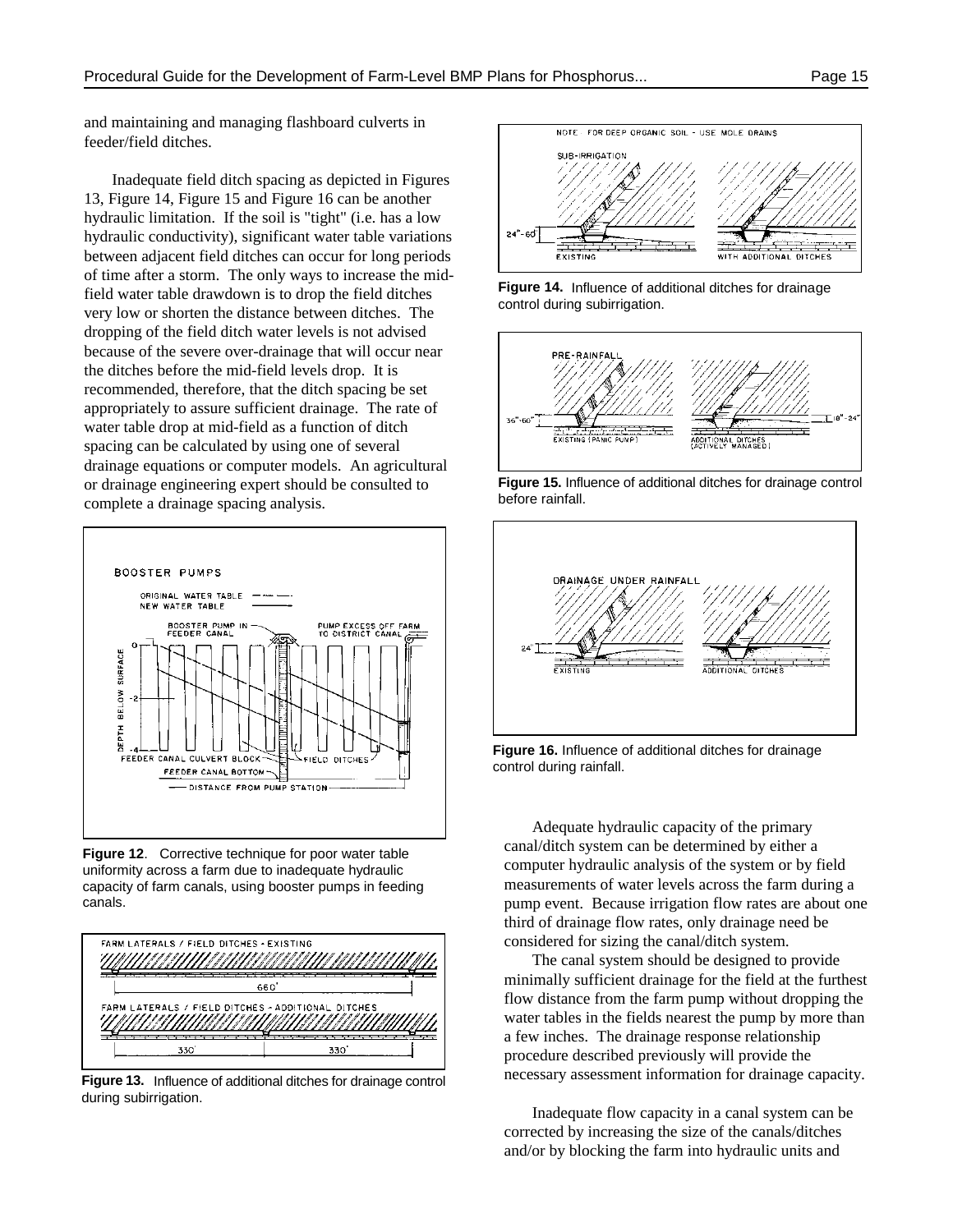using booster pumps at specific locations throughout the inches of water table variation across a farm or a farm system. This essentially creates hydraulically defined block. "mini-farms" within the main farm, with each being managed independently with respect to water table Regulated inflows for water table maintenance can levels. Figure 11 and Figure 12 show how the increased be achieved by using automatically controlled gate canal capacity and booster pump arrangement would structures or pumps. Both gates and pumps would enhance water table uniformity across the farm. The utilize a float control system to activate them. For location and number of booster pumps and the sizing of optimal management, a "smart" controller -canals/ditches will require an engineering analysis of the programmable for variably regulating flow rate based on canal system that is beyond the scope of this guide. main canal water levels -- can be employed.

compensated for without increasing canal system inflow control are not available, flashboard culverts can culverts with flashboard risers. The boards in the field ditch level or at a larger block level. A recycling culverts closest to the pump station should not be pulled irrigation system is depicted in Figure 17 and Figure 18. below a few inches of the optimal water table during a Water is fed (typically by gravity, but sometimes drainage event. This allows the main feeder canals to pumped) into the feed end of the field canal/ditch and drop significantly without rapidly draining the fields spills over the flashboards at the other end of the ditch. nearest the pump. Experience will have to be obtained This allows the flow rate into the feeder canal/ditch to appropriate board settings throughout the farm that will varies according to the ET demand in the field. provide the most consistent uniformity. This procedure is more labor intensive and provides less water table control than other procedures which increase the hydraulic capacity of the drainage system. Therefore, this is not the ideal way to gain uniformity, but it can be useful when the flashboard culverts are already in place. Using flashboard culverts and booster pumps within a hydraulically blocked farm will provide the best water table control for addressing both water quality and quantity concerns.

*Irrigation uniformity* can be best controlled by the appropriate use of flashboard culverts and/or laser leveling. It is essential that the ground surface be as uniform as possible to maintain optimal water tables throughout a farm. There are no efficient water management practices that can correct for variable ground surfaces within a water management unit or control block.

Irrigation inflows must exactly match the farm ET losses or else the water tables will either rise or fall. The dynamic changes of ET demands during relatively short time periods create the need for continuous control of inflows. Optimal water levels are typically managed either by regulating the inflow rates by automatic inflow control or by using flashboard culverts and a recycling canal system as depicted in Figure 17 and Figure 18. Regulated inflow control offers the lowest labor cost and the lowest potential water discharges from the farm. It does, however, require a very level farm with sufficient hydraulic ditch capacity to assure no more than a few

In-field water table non-uniformity can be partially When farm slope uniformity and/or automated capacity by restricting the flow from field ditches using be used. These flashboard culverts can be operated at the for each individual farm system to determine the remain relatively constant while the flow over the boards



**Figure 17.** Plan view of irrigation water table control system using flashboard culverts and a return system.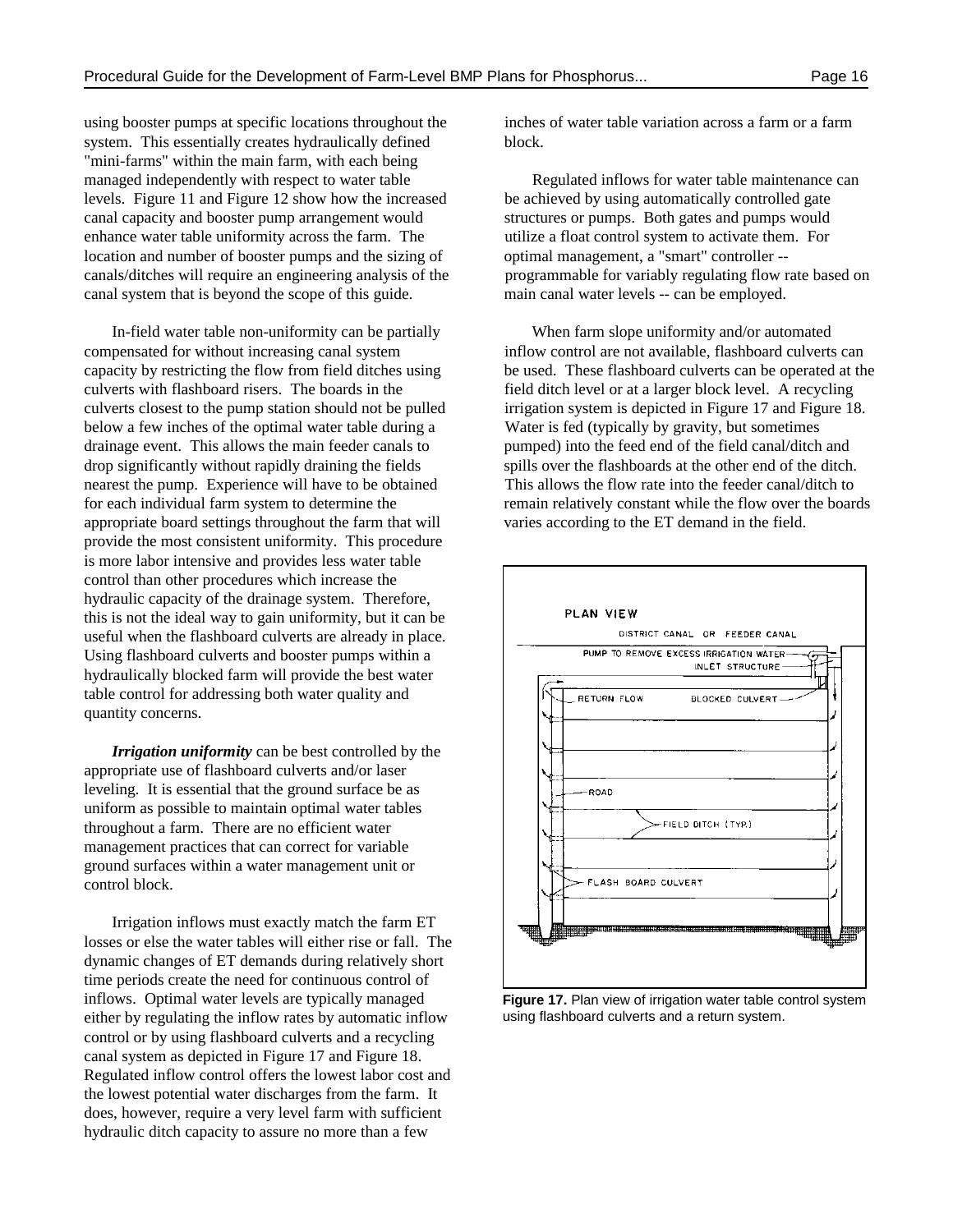

**Figure 18.** Profile of irrigation water table control system using flashboard culverts and a return system.

a fairly small pump that maintains the collector ditch's analysis procedure will also allow one to estimate the water level below the flashboard elevation can be actual retention capabilities of the farm. installed. The pass-through water is most readily managed by being pumped off the farm. It can later be Until sufficient experience is gained, the use of the used again by anyone along the canal system. However, moisture accounting and pump control algorithms will to prevent this irrigation through-flow water from being seem fairly complicated and confusing. However, once credited against your drainage discharge, you should confidence is gained, these calculations will become a pump it into the inlet basin of the main irrigation inlet routine part of farm operation, providing growers with a structure. This procedure will assure that the through- valuable understanding and control of the water discharge, thus, may not be necessary. *Do not assume this to be true. Check with the proper authorities first.*

#### **B-2: On-Farm Retention of Drainage Water**

Retention of drainage on-farm could reduce phosphorus losses by 15-60%. This BMP requires a farm to have the capacity to store additional storm drainage water on-site both during and after rainfall events without adverse impacts on crop production.

On-farm storage of water can be accomplished in three ways. The first technique is simply to let water tables throughout the farm rise by reducing pumping times. The second technique involves a strategy requiring a higher level of management than the first technique where water is only allowed to rise in isolated blocks within the farm. The third storage technique is to build a separate storage reservoir on the farm. Each technique will be discussed in greater detail in this document with pros, cons, and specific design considerations being presented.

#### Temporarily Raising Water Tables in the Fields

Temporarily raising water tables in the fields after storms has the advantage of being easily implemented by changing pump schedules. Its main disadvantage is increased soil wetness and a higher risk of crop damage. If crops such as vegetables that are intolerant to wet soil

To deal with the return flow into the collector ditch, permissible to a greater degree. This water management conditions are involved, very limited additional wetness is acceptable. This BMP, therefore, is of limited benefit for vegetable operations. However, more water-tolerant crops such as sugarcane should be able to use this BMP effectively. If vegetables are being grown within the confines of the sugarcane farm, hydraulic isolation of the vegetable blocks is necessary to properly implement this BMP. To determine the amount of in-field storage and related drainage required for a given storm, the soil water content expected from that storm must be estimated. The water table and soil moisture accounting procedure must then be followed. It is important to remember that water table fluctuation control is concerned mainly with downward fluctuations. Upward movement, therefore, is

flow water returns to your farm. Monitoring of its management system. Such an understanding could likely lead to other benefits for the farm. To get started, however, it is suggested that a farm-specific program be developed with the support of private or governmental water management experts.

#### Storing Water in Isolated Farm Blocks

Storing water in isolated farm blocks can be useful in cases where different crops are being grown upstream of an internal pump station, or when the movement of water between blocks is desired. The use of sugarcane lands to store drainage water from vegetable areas within or outside the farm is a good example of crop block storage. However, because of the potential importance of this BMP, vegetable drainage water storage in sugarcane will be discussed separately. This section will focus instead on block storage techniques for sugarcane farming operations.

Fallow sugarcane lands and rice fields are ideal storage locations for excess rainfall. However, storage in fallow/rice lands is limited by the available acreage (seasonal and usually only about 20% of the farm area) and the need to hydraulically isolate (dike) this area. Hydraulically isolating blocks will necessitate the use of additional pumps, culverts, and dikes. These typically have been of a temporary nature. Permanent diking, culverts, and ditching systems, however, once installed, can simplify future operations and improve overall farm water management. The diking referred to in this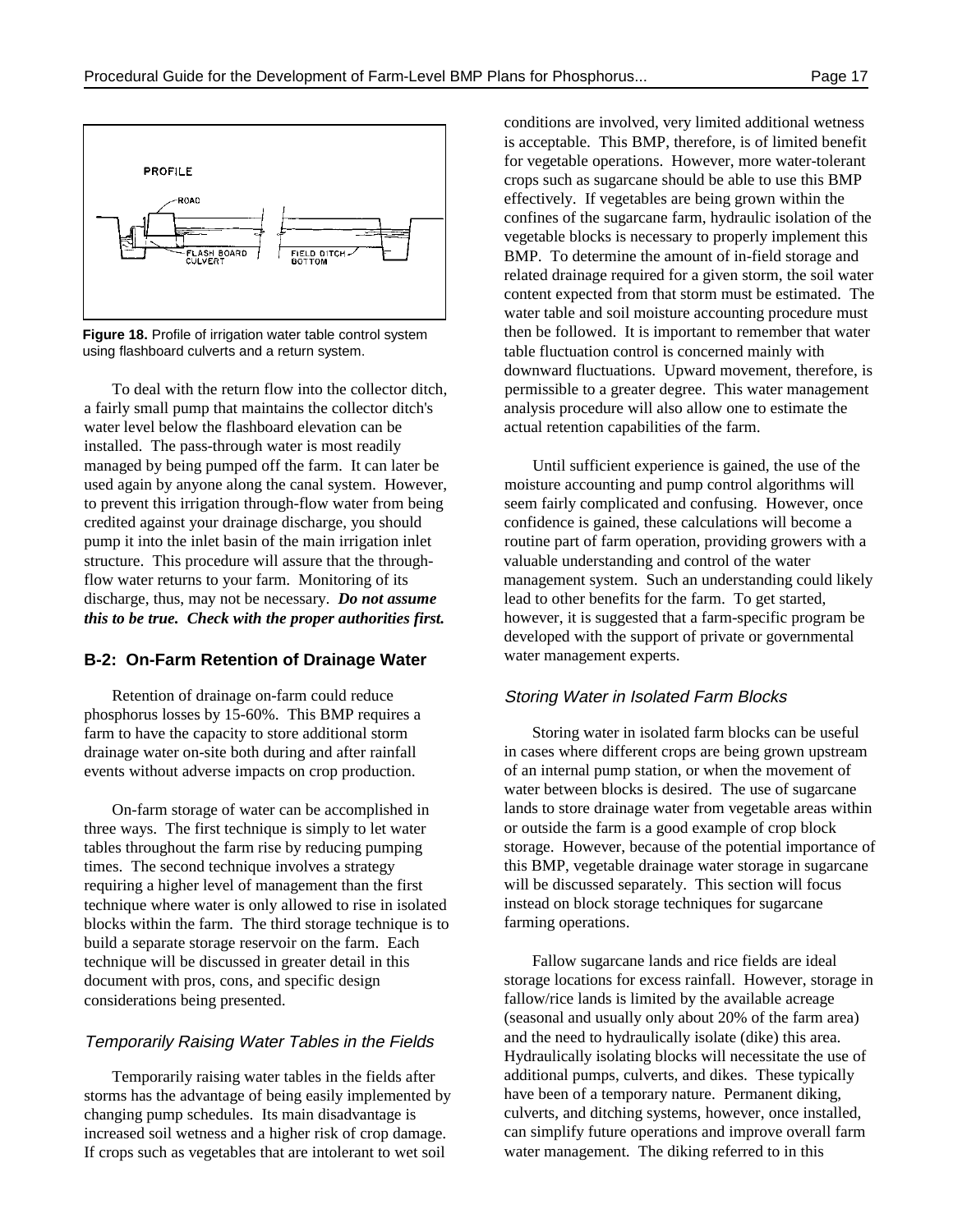instance can simply be the normal road access dikes and ditch spoil separations. No large scale diking would be required.

Research and farmers' experiences during flood periods have demonstrated that there is a relatively high potential tolerance of sugarcane for prolonged root inundation, both partial and complete. This ability to withstand root submergence for extended periods of time depends upon plant cultivar and maturity, as well as on soil type and degree of soil/water aeration (Deren et al., 1991). Storing water in fields cropped to sugarcane has solid potential as a BMP, but additional research concerning the interactions of soil type and water level with cultivar and length of time of inundation are required before full-scale implementation.

The water conveyance system on a sugarcane farm must be modified so that drainage water can be moved from one block of land to another within the farm drainage system. This system will require setting up gated culverts and pumps on isolated feeder channels so that water can be raised in a given block of land by draining it from another block within the farm. Low level diking will be needed if land flooding is anticipated. It may be advantageous to have the feeder ditches arranged to allow water to be pumped from one side of a block to the other to maintain a flow across the block. Water kept in motion is better aerated and thereby, as hypothesized by some, reduces the negative impact of root zone inundation. However, no scientific data are available to verify this claim. Therefore, it is not yet known whether flow from one block to another on a rotational basis would be better than recycling water within blocks. In any event, it is advisable to start out on a small scale to gain experience before expanding to a farm-wide system.

#### Procedure for Beginning a Block Storage System

When a heavy rainfall occurs, excess water could be pumped into the first farm block until its allowable water saturation time is reached (Table 2). This block could then be appropriately drained into a second block until its water saturation time limit has been reached. This process continues until the excess water is evapotranspired from the system or until there are no more available blocks. At that time, the excess drainage water will need to be pumped from the farm. However, it may be likely that by then one of the earlier blocks will have regained storage capacity so that additional excess drainage water could be routed to it. Figure 19 and Figure 20 show an example of a farm layout that utilizes a block storage technique.

#### On-Farm Storage Reservoirs

On-farm reservoirs for storing excess rainfall on-site for later use for irrigation could reduce P losses by 10- 60%. Such reservoirs would require that a minimum of 5-10% of the farmer's land be removed from production. The reservoirs would be constructed of either muck or marl dikes (preferred for reduced seepage losses). These would require a pump station and release gates for water control. Their sizing would be based on the desired water retention, height of dike, and water level control requirements of the farm. For example, a sugarcane farm would require smaller reservoirs on a per acre basis than a vegetable farm.



**Figure 19.** Plan view of one possible block storage system.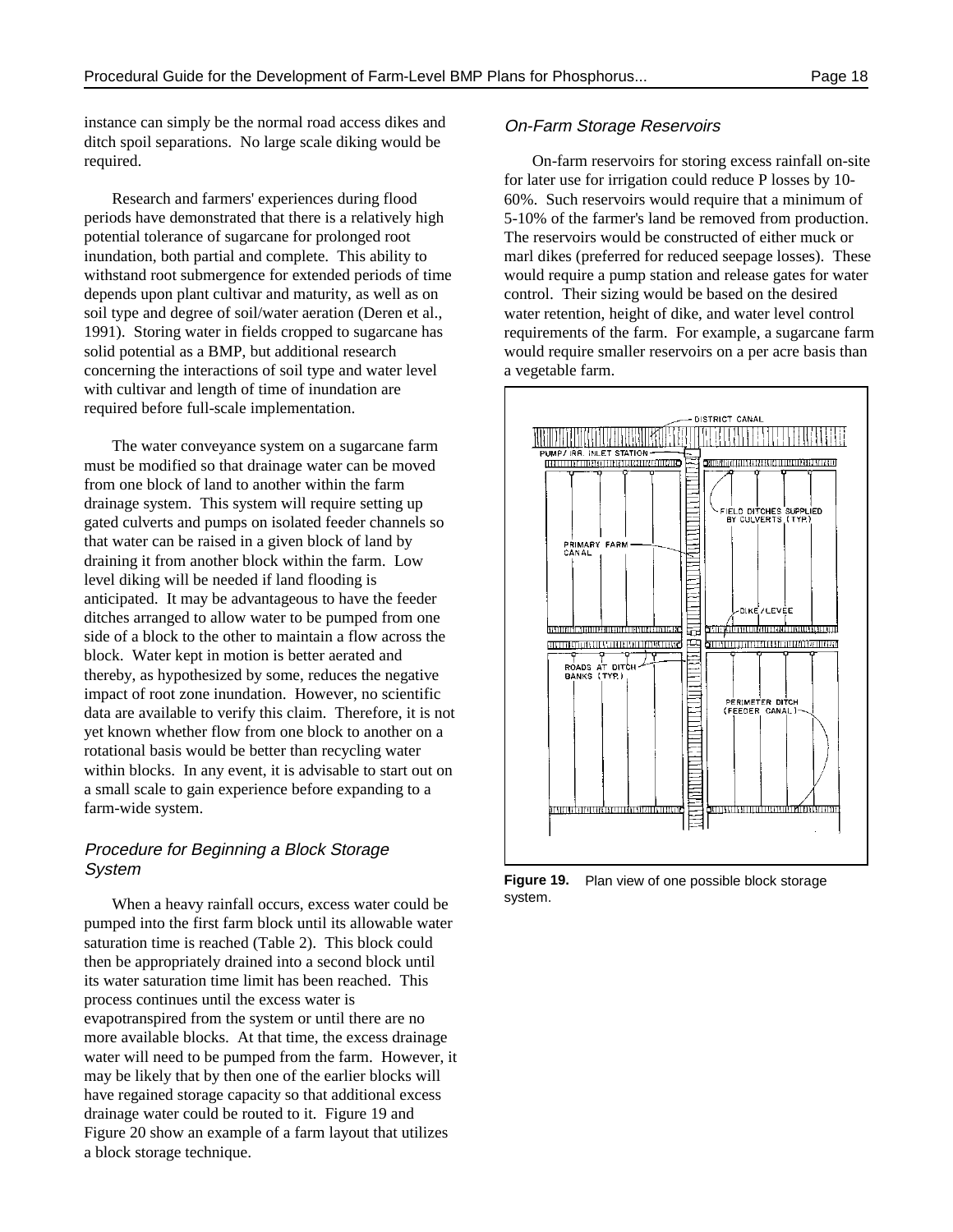

**Figure 20.** Aerial view of a possible block storage system.

On-farm storage reservoirs offer the simplest managerial scheme of any of the previous retention systems because their operational procedure is simply to pump all excess water into the reservoir until its capacity is reached, at which time water is released off the farm. Conversely, irrigation is drawn from the reservoir until its storage capacity is depleted, at which time water is brought into the farm. The reservoir has the additional advantage of removing some of the P from the water during storage.

There are, however, several disadvantages to retention ponds:

- 1) The acreage required for the reservoir is permanently removed from crop production. Depending on the degree of retention desired and dike heights, this acreage could amount to 10 percent, or more, of existing cropland;
- Seepage from the storage reservoir may create additional operational costs due to increased pumping;
- 3) The reservoir's additional water surface area will increase the consumptive use of water on the farm; and
- 4) Cost of construction and loss of farm productivity make this system very expensive.

For some farms the operational advantages could outweigh these disadvantages.

#### **B-3: Retention of Vegetable Field Drainage Water in Sugarcane or Fallow Fields**

This BMP could reduce P losses by 20-90% on any given farm. The 90% reduction would reflect a situation where a significant amount of sugarcane land was available to receive the vegetable drainage water. The use of vegetable drainage in sugarcane fields can also offset some of the fertilizer requirements in the receiving fields. However, the P loading rates being introduced to the sugarcane field should not exceed recommended rates. The P loss from the sugarcane lands would likely increase slightly due to receiving this water, but the net P loss from the vegetable and sugarcane lands together would be significantly reduced.

This BMP will require the availability of *hydraulically isolated* sugarcane land adjacent to the *hydraulically isolated* vegetable field/block to minimize cost and the difficulty of moving water to sugarcane land. Drainage water from the vegetable area would be pumped into neighboring sugarcane blocks to maintain optimal vegetable production. Excess water within the sugarcane blocks would then be managed in the same manner as previously outlined.

The primary design concern for delivering vegetable drainage into sugarcane fields is the rotational nature of vegetable production from year to year and from farm to farm. Vegetables are often grown on sugarcane lands during the rotational fallow period that occurs once every 3 to 5 years. This means that the hydraulic isolation for the vegetable field would be used only once every four years, creating a greater per acre expense compared to continuous vegetable production. However, since the hydraulic blocking of a sugarcane farm may already be advantageous for water retention, the adaptation of one of the sugarcane blocks for temporary vegetable production could be easily handled with little additional expense. The potential P reduction by both block retention and vegetable drainage into sugarcane lands is so high that a permanently blocked farm system should be strongly considered.

#### **C. Use of Aquatic Cover Crops**

This BMP, when used during the vegetable production off-season and during the flooded fallow rotation of sugarcane, could reduce off-farm P discharges by 5-20%. An aquatic cover crop such as rice will uptake a significant portion of the excess P that becomes readily available during any flooding fallow operation.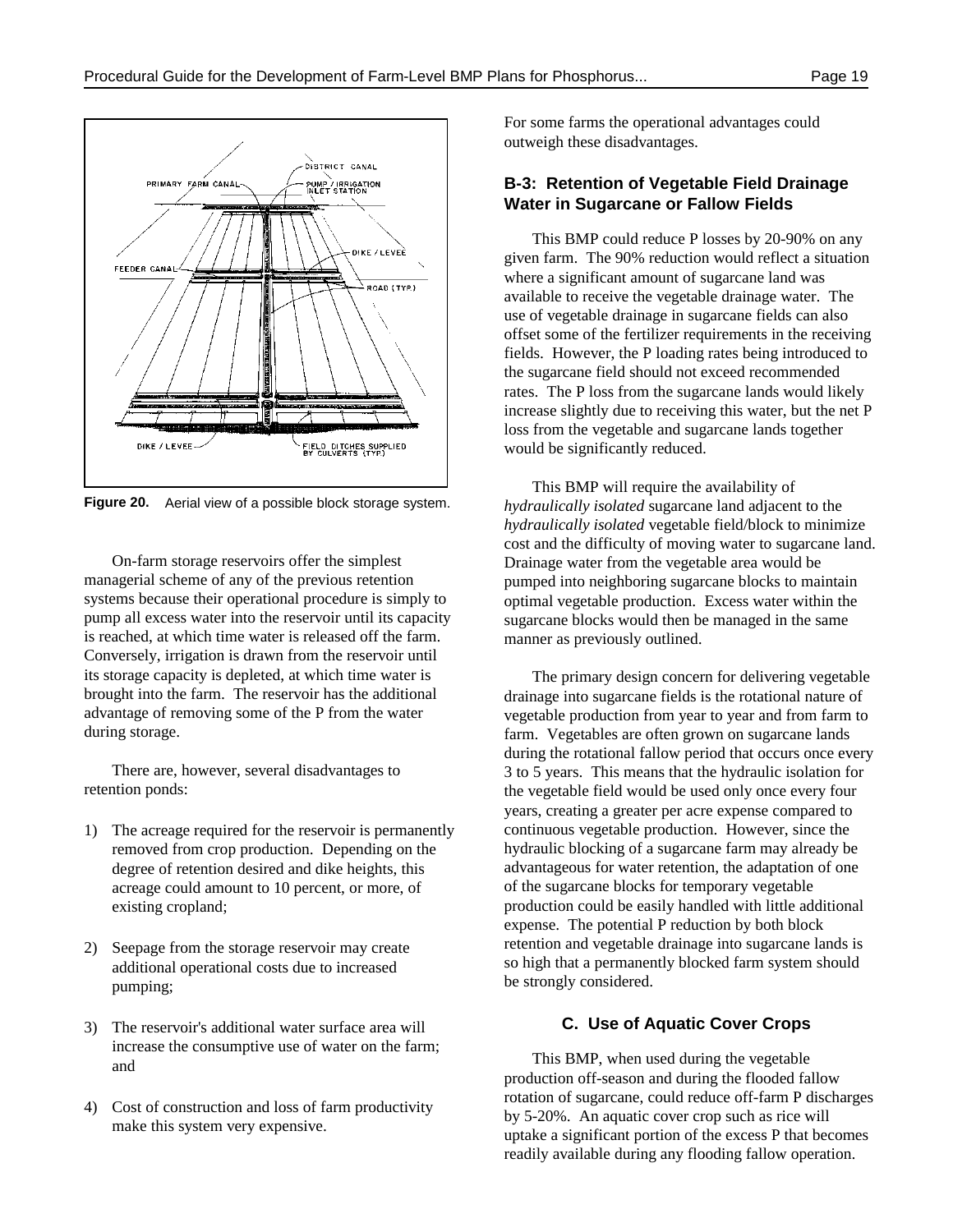Additional diking and pump facilities will be needed to maintain the required flood conditions if not already available. The permanently hydraulically blocked farming system could be readily used for growing aquatic crops. Rice is probably the only major aquatic crop available at this time with sufficient economic value to be considered.

The major management consideration for growing an aquatic crop in rotation with non-aquatic crops is the "drain-down" period. The water, which must be removed from the field at the end of the aquatic cover crop season, should not be directly discharged from the farm because it will likely contain elevated P levels due to P releases from the soil and from bird droppings. Scheduling of the drain-down operations so that they match available onfarm retention capacities of surrounding blocks is very important. The retention capacity of the surrounding farm blocks can be determined by defining the amount of water to be drawn down as excess rainfall. As cited earlier in reference to vegetable drainage retention in sugarcane land, the P in water drained from the flooded soil can be utilized as a potential fertilizer source in surrounding lands.

#### **D. Coordinated Farm Cropping Patterns**

Coordinated farm cropping patterns is a necessary part of the water management BMPs, although it is not really a BMP in itself. This practice refers to changing the farm cropping patterns of vegetables, sugarcane, flooding fallow, etc. to accomplish the optimal use of the above BMPs. For example, retention of vegetable drainage in surrounding lands cannot be successfully implemented if available sugarcane fields are not conveniently located near the vegetable fields and if the vegetable fields are not hydraulically isolated. Because of the above-described relationship, any specific reductions in P due to coordinated cropping patterns would be reflected in the above individual BMPs.

Coordinating a farm's cropping pattern is critical to the success of a BMP program. The blocking and rotation of crops offer significant operational and water quality advantages. Additional planning will be needed to assure that future crop rotations do not create one or more of the following situations:

- 1) Vegetable production status lacking sufficient sugarcane land for water retention;
- 2) Inability to hydraulically isolate water-sensitive crops within a large farm operation;
- 3) Insufficient isolation of the flooded fallow lands needed to successfully achieve hydraulic control or aquatic crop (rice) production; and/or
- 4) Large changes in farm phosphorus losses that create potential regulatory problems.

One cropping pattern change that could be considered a BMP is the definitive change from one crop to another in order to reduce P losses from the farm. Moving from highly fertilized and water management intensive crops to those requiring less fertilizer and less intensive water management can reduce P losses. In situations where additional P reductions are required and the existing BMPs for the crop being grown do not meet this requirement, a crop change may be the only option. However, this should only be considered to be a BMP if the economic vitality of the farm is not adversely impacted.

# **Sediment and Particulate-P Control BMPs**

During high volume and intense rainfall events, it is not unusual to find that close to 25-75% of the total-P discharged from a farm is associated with particulate matter (Izuno and Bottcher, 1991). This particulate matter consists of inorganic and organic soil particles, crop debris, and pieces of (or whole) aquatic plants and animals in varying stages of decay. Controlling the efflux of these P-bearing particulates could greatly reduce TP loads in the EAA (5-50%). Methods for reducing particulate-P discharges in the EAA have yet to be researched adequately. It is important to note that particles do not become sediment until they have settled to the channel bottoms. Until that point, they are suspended particulate matter. Hence, one must consider particulate origin, bedload movement, resuspension of sediment, and the transport of suspended particles when attempting to reduce particulate-P discharges.

Suspended particles carrying P originate from three primary sources: 1) soil particles eroded into ditches; 2) plant material washed into the ditches; and 3) plant material growing within the ditches and canals. Soil particles can enter a drainage stream in three primary ways: 1) entrainment in sheetflow off innundated fields; 2) sloughing of ditchbanks; and 3) wind-borne particles deposited in open channels. These particles can then either continue in the flow-stream to be discharged offfarm or they can settle out of the flowing or non-flowing water and be deposited on channel bottoms as sediment. The channel bottom sediment can then make its way to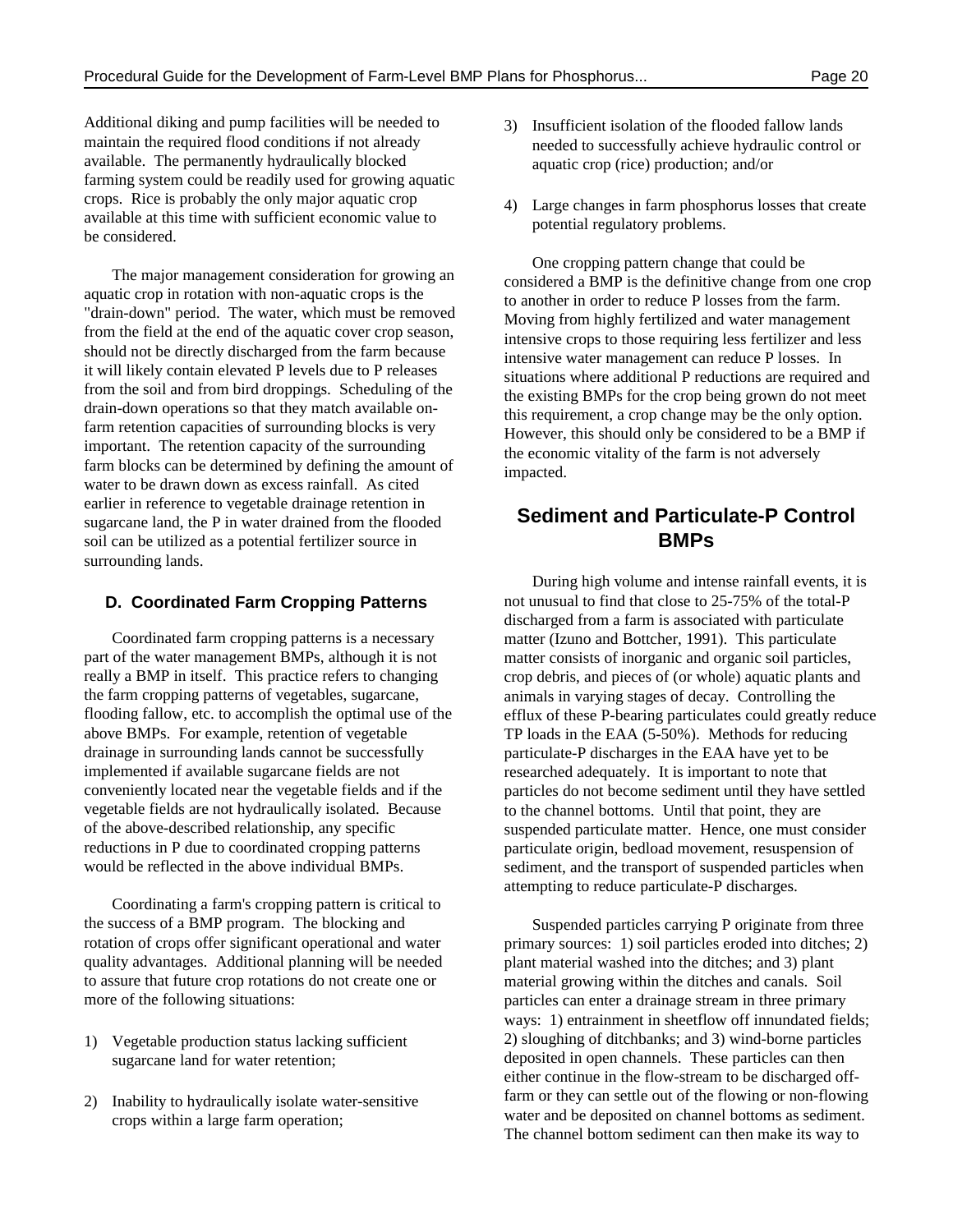*resuspension* during future pumping events. goal. Greater reductions, however, are potentially

transportability and discharge of soil-origin P-bearing fertility practices. It is important to remember, though, particulate matter. Ideally, soil should be kept in the that water management BMPs primarily achieve their fields. Hence, overland sheetflow during drainage should reductions by decreases in water volume, whereas be stopped, or greatly reduced, by using stable low berms fertility BMPs have a greater likelihood of lowering P around the edges of each field block. Inlet structures concentrations. Sediment control BMPs appear to hold with sedimentation basins, or soil stabilizing cropping promise for P load reduction, but the lack of research practices such as vegetative buffer strips could also serve makes it difficult estimate their effectiveness. to reduce the erosion of soil particles. Berms force field drainage water to pass through the soil profile before entering the farm conveyance structures. Ditchbank stabilization practices should be employed. People and machinery should not approach the edges of the ditchbanks since their weight can cause displacement and collapsing of the ditchbanks. Rodent and rabbit control could also be an important practice since their burrows greatly destabilize the ditchbanks. The maintenance of uniform vegetative bank cover, such as grass, will also reduce bank erosion. However, mowing operations could also result in highly mobile P-bearing grass clippings to be deposited in the ditches and canals.

Once soil particles enter the farm water conveyance structures, they will either be transported off-farm or settle to the channel bottom. If flow velocities are low enough, movement of the deposited sediments will not occur to any great extent. Pump capacities and ditch and canal capacities will govern the flow velocities, with low pump capacities and large ditches and canals yielding the lowest velocities. Methods of trapping sediment, or filtering particles out of the drainage stream, are being tested for their applicability in the EAA. Ditch maintenance programs (cleaning and stabilization) are also being considered as potential practices to reduce Pbearing sediment transport.

Much of the particulate-P appears in the form of aquatic plant (both floating and rooted) detritus. These particles are extremely light and have relatively large surface areas, making them hard to settle out of the flow stream, easily resuspended, and difficult to control in farm water conveyance structures. Reductions in discharge of these types of particulates rests with the control of aquatic plant growth in the channels and along the banks.

#### **Summary of BMPs**

practices presented in this document. As demonstrated impacted by BMPs. by the currently available information, a 25% reduction

the discharge point through *bedload movement or* in P loading using BMPs is a reasonable and obtainable There are several potential methods for reducing the BMPs have a greater potential for reducing P loads than obtainable. Table 3 shows how water management

#### **Seepage Control**

One variable that the farmer cannot always control is the amount of seepage water entering the farm from nearby areas with higher water levels. This problem is most acute for farms bordering the WCAs and Lake Okeechobee because of water table elevation differences of as much as seven feet.

Seepage to and from the primary canals in the EAA is also a problem. Even though head differences (1-3 feet) are less than those directly attributed to the Lake or the WCAs, the seepage paths are normally shorter. The nature of the soils and underlying strata permits a significant amount of water to flow (seep) under and through the dikes retaining this water. In some regions of the EAA, the underlying marl rock is extremely permeable so that, if the higher water bodies have canals cut into this formation, very large seepage rates can occur. Some farms are forced to pump this seepage water off-farm continuously to avoid inundation and to maintain optimal water tables.

The BMP Rule allows for seepage to be removed from the P reduction requirements through a variance option when the existing condition can be appropriately documented. Documentation must include continuous discharge and rainfall records for the farm. If seepage is a major problem, contact the South Florida Water Management District immediately to discuss ways of accounting for it.

Table 3 provides a summary of the best management have originated in seepage water that will not be Fertility BMPs, as well as some of the water management BMPs, can still work for farms suffering from excessive seepage. The relative beneficial impact of these BMPs, however, will be reduced because the expressed BMP reductions would only be for the rainfall excess portion of the farm's discharge. In extreme cases, a majority of the P being pumped from the farm may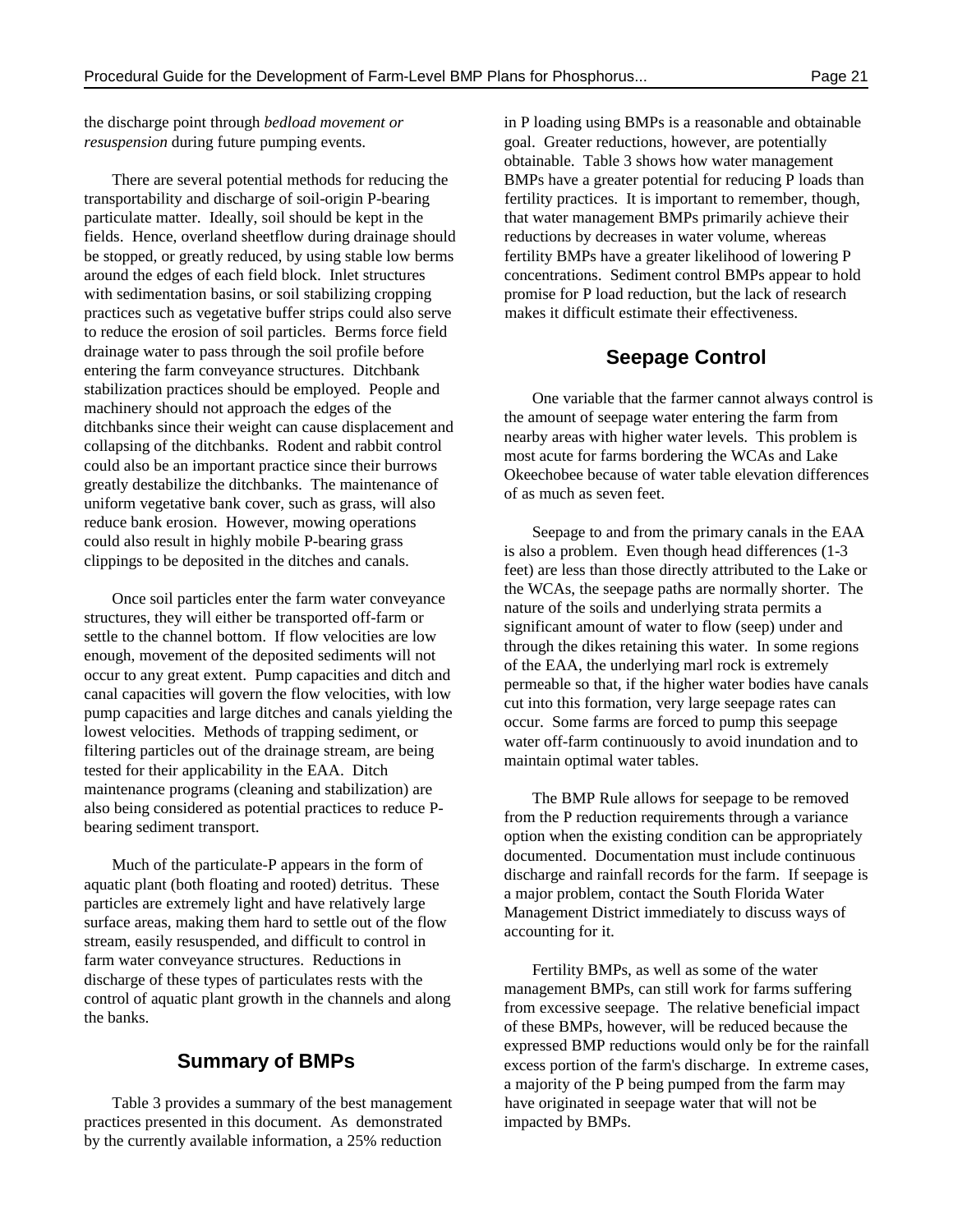Seepage rates can only be decreased by the following techniques:

- 1) Reducing the hydraulic gradient by reducing head differences (not normally practical) or by increasing flow path. This would require increasing dike thickness or distance to first farm canal; and/or
- 2) Reducing hydraulic conductivity of media in flow path by limiting the extent of cuts into the marl rock for farm canals/ditches near farm borders or by installing low conductivity barriers (not normally practical).

| Practices for the Everglades Agricultural Area.                                             |                                                 |                                 |  |  |
|---------------------------------------------------------------------------------------------|-------------------------------------------------|---------------------------------|--|--|
| <b>BMP Code/Name</b>                                                                        | Phosphorus<br><b>Reduction Range</b><br>$(%)^1$ | Crop                            |  |  |
| <b>Fertility BMPs</b>                                                                       | $5 - 20^2$                                      | All                             |  |  |
| <b>Calibrated Soil</b><br>Testing                                                           | $0 - 10$<br>$0 - 25$                            | Sugarcane<br>Vegetables         |  |  |
| Banding of<br>Fertilizer                                                                    | $0 - 40$<br>$0 - 5$                             | Vegetables<br><b>Plant Care</b> |  |  |
| Prevention of<br><b>Misplaced Fertilizer</b>                                                | $0 - 15$                                        | All                             |  |  |
| Split Application of<br><b>Fertilizer and Use</b><br>of Slow Release<br>Forms               | $0 - 10$                                        | All                             |  |  |
| Water<br><b>Management</b><br><b>BMPs</b>                                                   | $20 - 60^2$                                     |                                 |  |  |
| Minimizing Water<br><b>Table Fluctuations</b>                                               | $0 - 50$                                        | All                             |  |  |
| Retention of<br>Drainage On-Farm                                                            | 15-60                                           | Sugarcane                       |  |  |
| Retention of<br>Vegetable Field<br>Drainage Water in<br>Sugarcane or<br><b>Fallow Lands</b> | 20-90                                           | Vegetables                      |  |  |
| <b>Use of Aquatic</b><br><b>Cover Crops</b>                                                 | $5 - 20$                                        | All                             |  |  |
| <b>Coordinated Farm</b>                                                                     | n/a                                             | All                             |  |  |
| <b>Sedimentation</b>                                                                        | $5 - 50$                                        | All                             |  |  |
| <b>NET BASIN</b><br><b>EFFECT if all</b><br><b>BMPs</b><br>implemented                      | $20 - 60^2$                                     | All                             |  |  |
| <sup>1</sup> Ranges are for individual farms after considering uncertainty and              |                                                 |                                 |  |  |

**Table 3.** Reference List of Proposed Best Management

the variability of farm management unless otherwise noted.

<sup>2</sup>Phosphorus reduction range is for entire EAA Basin. Note that the upper limits are very theoretical and are not expected to be achieved without significant cost.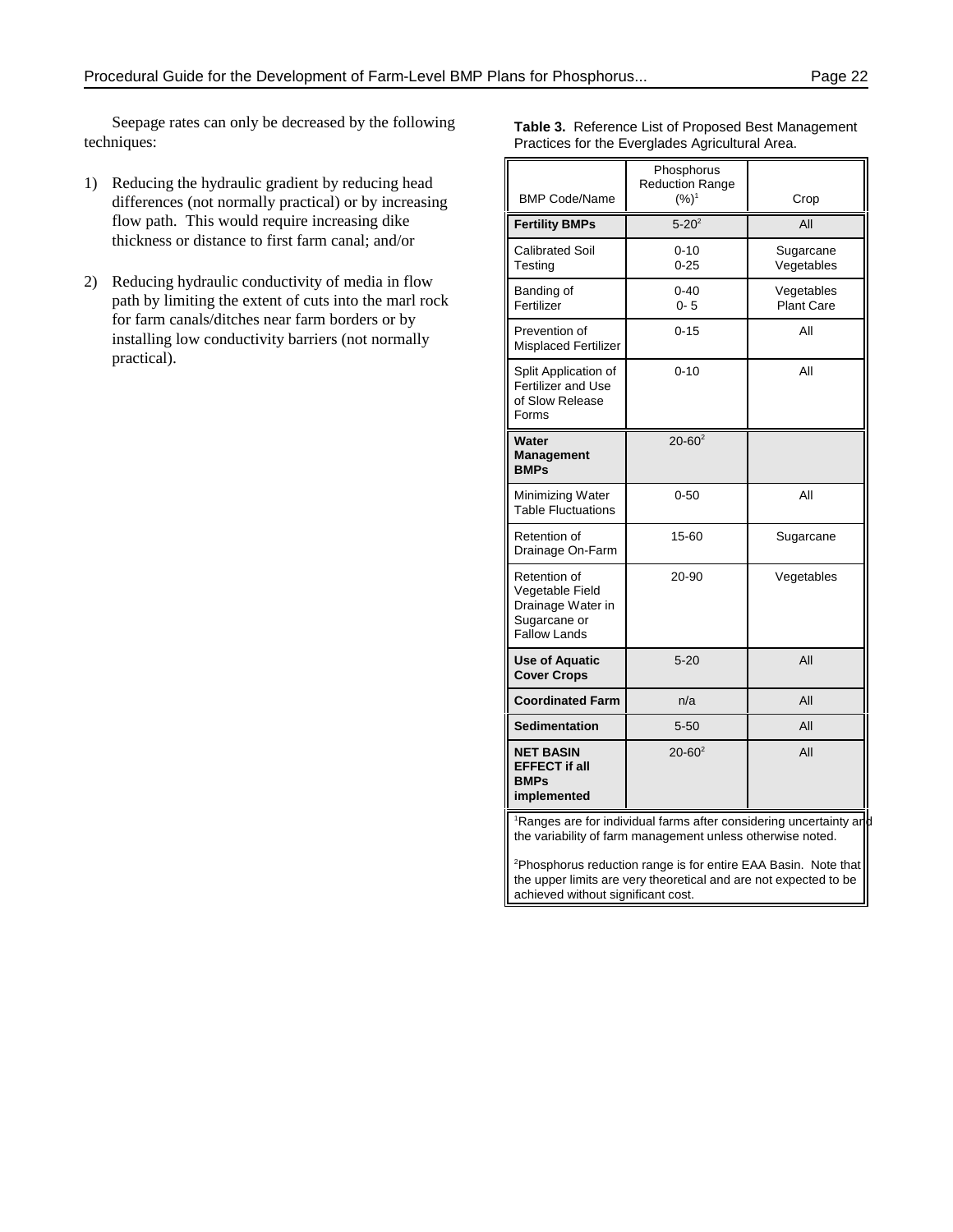Often seepage rates cannot be reduced and simply require additional pumping. In these cases, it will be necessary, from a monitoring standpoint, to separate farm drainage discharges from the discharges to control seepage for a true measure of BMP effectiveness to be obtained. In some situations, it may be possible to install and maintain a seepage interceptor canal to control and measure seepage rates. The interceptor ditch effectiveness in collecting this seepage water, however, will vary according to the characteristics of the underlying marl rock layer. The best method of management practices presented in this guidebook can separating seepage flow is to conduct a hydrological analysis of the discharge records in combination with a time series of the surrounding water levels. A professional engineer should be consulted for detailed analysis, but a rough estimate of the seepage rate can be calculated by adding pump discharge rate to the estimated farm evapotranspiration rate and subtracting the estimated irrigation rate. This calculation is best performed during a prolonged dry period. We suggest that the separated flows (seepage and excess rainfall) be reported in the BMP Rule permit reports.

#### **Water Monitoring**

Monitoring of the quantity and quality of water entering or leaving a farm, as well as specific internal water conditions, is useful in developing and refining a BMP program. The BMP Rule required that outflow volumes of water and P be monitored starting in October 1993. Because the BMP Rule only pertains to outflows to SFWMD canals, its monitoring requirements will not provide a complete picture of the water and P dynamics on a farm.

As emphasized throughout this guidebook, the success of any BMP program will depend heavily on the farmer's knowledge and understanding of the hydraulic and P dynamics of the farm. The only way to really know if a particular practice is working is to monitor its effects. An appropriate monitoring program should include water flow measurements, rainfall, P concentrations of drainage and irrigation water, and in-field water table levels. Details of the equipment and procedures for monitoring are provided in the Institute of Food and Agricultural Sciences Extension Circulars 1036 (Izuno et al., 1992) and 1040 (Taylor et al., 1992), entitled "Agricultural Water Quality Sampling Strategies" and "Water Quality Sampling, Analysis, Instrumentation, and Procedures," respectively.

### **Conclusions**

Ongoing environmental concerns for the Everglades continue to require that the Everglades Agricultural Area release the cleanest (low P) water possible to the south. It is in the best interest of all parties to reduce phosphorus levels as much as possible *as long as the economic vitality of the agricultural industry is not undermined*. The best be used by growers to attain the required P reductions, without imposing significant economic hardship, if the BMPs are implemented in the step-wise fashion as suggested. Sudden, large changes in farming operations are not recommended until the grower is fully secure in his/her experience in the implementation and on-going use of these practices.

As seen in Table 3, the currently available information indicates that the projected 25% P load reductions achieved through the implementation of BMPs is a reasonable and obtainable goal, and that even higher reductions are potentially obtainable. The presented BMPs are designed both to reduce P concentrations in the drainage water, as well as to optimize the use of freshwater resources. It is expected that the greatest reductions in P loads from the EAA will occur due to reduced drainage volumes.

A successful BMP program will require farm operators within the EAA to significantly increase their knowledge and management skills. They will need to be aware of crop responses to water table variations as well as understand detailed hydraulic responses of the water control systems to climatic conditions. Though an increased level of knowledge and managerial skills will be needed, they will more than likely improve overall farm efficiency and thereby offset some of the costs of the BMPs. With the implementation of the BMP programs outlined in this guide, the future farming vitality of the EAA can be maintained while protecting downstream natural resources.

#### **References**

Bottcher, A.B. and F.T. Izuno. (Co-editors). 1994. Everglades Agricultural Area (EAA): Water, Soil, Crop, and Environmental Management. University Presses of Florida, Gainesville, FL. 318 pp.